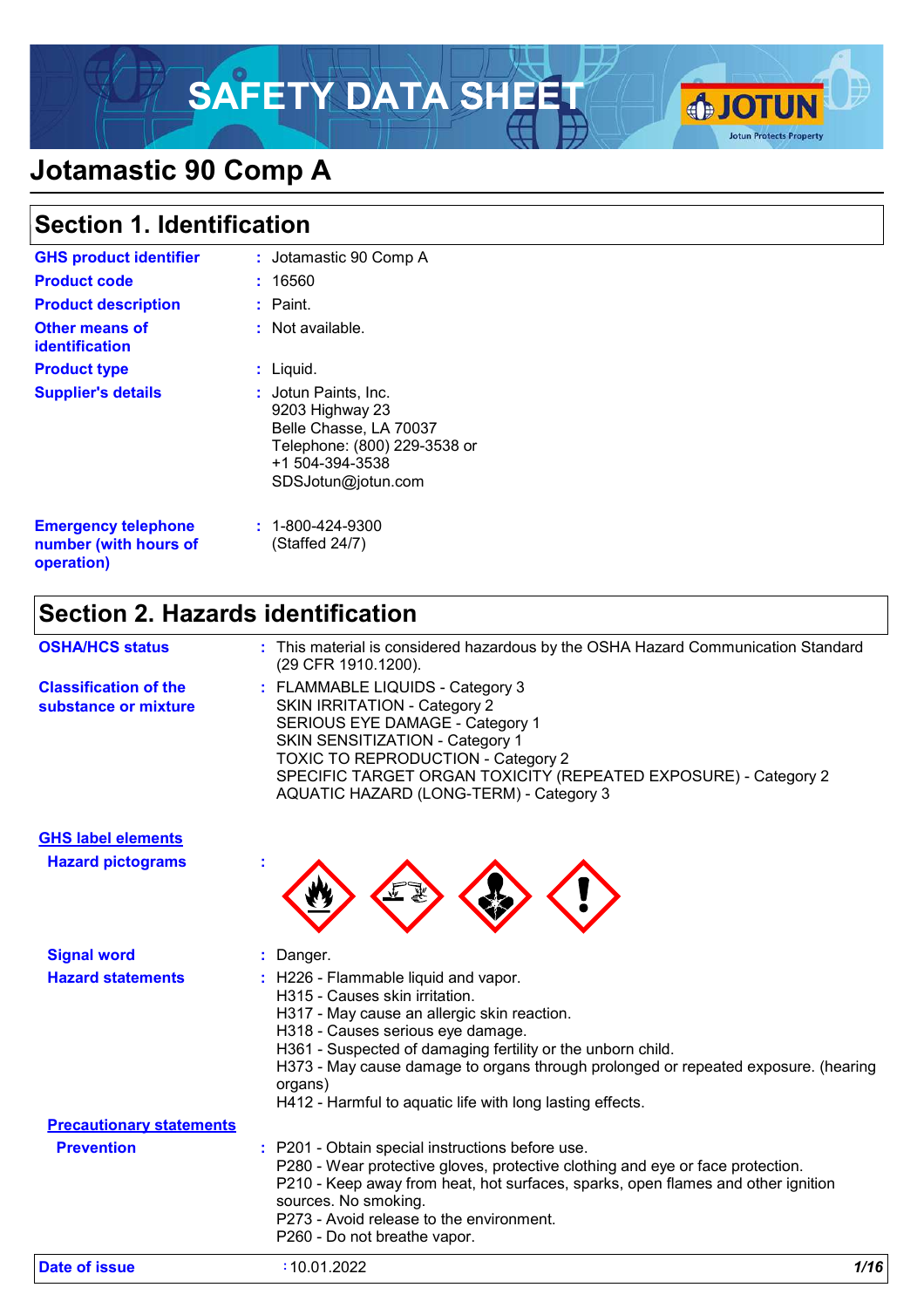# **Section 2. Hazards identification**

| <b>Response</b>                            | : P308 + P313 - IF exposed or concerned: Get medical advice or attention.<br>P362 + P364 - Take off contaminated clothing and wash it before reuse.<br>P363 - Wash contaminated clothing before reuse.<br>P302 + P352 - IF ON SKIN: Wash with plenty of water.<br>P333 + P313 - If skin irritation or rash occurs: Get medical advice or attention.<br>P305 + P351 + P338, P310 - IF IN EYES: Rinse cautiously with water for several<br>minutes. Remove contact lenses, if present and easy to do. Continue rinsing.<br>Immediately call a POISON CENTER or doctor. |
|--------------------------------------------|----------------------------------------------------------------------------------------------------------------------------------------------------------------------------------------------------------------------------------------------------------------------------------------------------------------------------------------------------------------------------------------------------------------------------------------------------------------------------------------------------------------------------------------------------------------------|
| <b>Storage</b>                             | $:$ P403 + P235 - Store in a well-ventilated place. Keep cool.                                                                                                                                                                                                                                                                                                                                                                                                                                                                                                       |
| <b>Disposal</b>                            | : P501 - Dispose of contents and container in accordance with all local, regional, national<br>and international regulations.                                                                                                                                                                                                                                                                                                                                                                                                                                        |
| <b>Hazards not otherwise</b><br>classified | : None known.                                                                                                                                                                                                                                                                                                                                                                                                                                                                                                                                                        |
|                                            |                                                                                                                                                                                                                                                                                                                                                                                                                                                                                                                                                                      |

# **Section 3. Composition/information on ingredients**

| <b>Substance/mixture</b> | : Mixture        |
|--------------------------|------------------|
| <b>Other means of</b>    | : Not available. |
| <b>identification</b>    |                  |

#### **CAS number/other identifiers**

| <b>CAS</b> number   | : Not applicable. |
|---------------------|-------------------|
| <b>Product code</b> | : 16560           |

| <b>Ingredient name</b>                                                    | $\frac{9}{6}$ | <b>CAS number</b> |
|---------------------------------------------------------------------------|---------------|-------------------|
| epoxy resin (MW $\leq 700$ )                                              | ≤14           | 1675-54-3         |
| 4,4'-Isopropylidenediphenol, oligomeric reaction products with 1-chloro-  | ≤ $8.6$       | 67989-52-0        |
| 2,3-epoxypropane, reaction products with fatty acids, C18-unsatd., dimers |               |                   |
| xylene                                                                    | ≤10           | 1330-20-7         |
| hydrocarbons, c9-unsatd., polymd.                                         | $\leq 5$      | 71302-83-5        |
| glycidyl ether of 3-alkyl phenol                                          | ≤5            | 68413-24-1        |
| 2-methylpropan-1-ol                                                       | ≤5            | 78-83-1           |
| benzyl alcohol                                                            | $\leq$ 3      | $100 - 51 - 6$    |
| ethylbenzene                                                              | $\leq$ 3      | $100 - 41 - 4$    |
| Phenol, methylstyrenated                                                  | ≤3            | 68512-30-1        |
| Phenol, styrenated                                                        | 51.5≥         | 61788-44-1        |
| propylidynetrimethanol                                                    | ≤0.3          | 77-99-6           |

Any concentration shown as a range is to protect confidentiality or is due to batch variation.

**There are no additional ingredients present which, within the current knowledge of the supplier and in the concentrations applicable, are classified as hazardous to health or the environment and hence require reporting in this section.**

**Occupational exposure limits, if available, are listed in Section 8.**

### **Section 4. First aid measures**

|                   | <b>Description of necessary first aid measures</b>                                                                                                                                                                                                                                                                                                                                                                                                                                                                                                                                                                                                                                                                                 |
|-------------------|------------------------------------------------------------------------------------------------------------------------------------------------------------------------------------------------------------------------------------------------------------------------------------------------------------------------------------------------------------------------------------------------------------------------------------------------------------------------------------------------------------------------------------------------------------------------------------------------------------------------------------------------------------------------------------------------------------------------------------|
| Eye contact       | : Get medical attention immediately. Call a poison center or physician. Immediately flush<br>eyes with plenty of water, occasionally lifting the upper and lower eyelids. Check for and<br>remove any contact lenses. Continue to rinse for at least 10 minutes. Chemical burns<br>must be treated promptly by a physician.                                                                                                                                                                                                                                                                                                                                                                                                        |
| <b>Inhalation</b> | : Get medical attention immediately. Call a poison center or physician. Remove victim to<br>fresh air and keep at rest in a position comfortable for breathing. If it is suspected that<br>fumes are still present, the rescuer should wear an appropriate mask or self-contained<br>breathing apparatus. If not breathing, if breathing is irregular or if respiratory arrest<br>occurs, provide artificial respiration or oxygen by trained personnel. It may be<br>dangerous to the person providing aid to give mouth-to-mouth resuscitation. If<br>unconscious, place in recovery position and get medical attention immediately. Maintain<br>an open airway. Loosen tight clothing such as a collar, tie, belt or waistband. |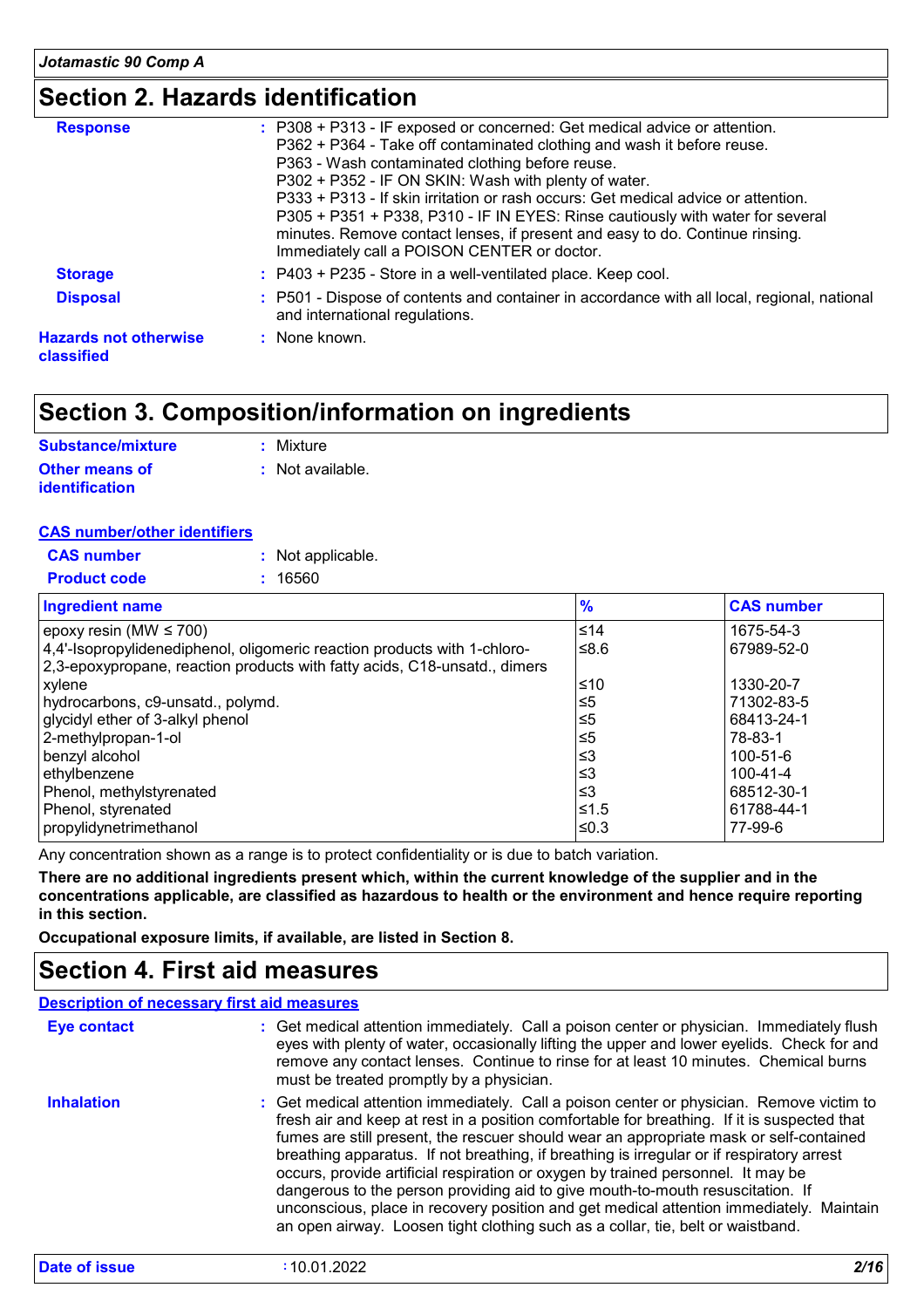# **Section 4. First aid measures**

| <b>Skin contact</b> | : Get medical attention immediately. Call a poison center or physician. Wash with plenty<br>of soap and water. Remove contaminated clothing and shoes. Wash contaminated<br>clothing thoroughly with water before removing it, or wear gloves. Continue to rinse for<br>at least 10 minutes. Chemical burns must be treated promptly by a physician. In the<br>event of any complaints or symptoms, avoid further exposure. Wash clothing before<br>reuse. Clean shoes thoroughly before reuse.                                                                                                                                                                                                                                                                                                                                                                                     |
|---------------------|-------------------------------------------------------------------------------------------------------------------------------------------------------------------------------------------------------------------------------------------------------------------------------------------------------------------------------------------------------------------------------------------------------------------------------------------------------------------------------------------------------------------------------------------------------------------------------------------------------------------------------------------------------------------------------------------------------------------------------------------------------------------------------------------------------------------------------------------------------------------------------------|
| <b>Ingestion</b>    | : Get medical attention immediately. Call a poison center or physician. Wash out mouth<br>with water. Remove dentures if any. Remove victim to fresh air and keep at rest in a<br>position comfortable for breathing. If material has been swallowed and the exposed<br>person is conscious, give small quantities of water to drink. Stop if the exposed person<br>feels sick as vomiting may be dangerous. Do not induce vomiting unless directed to do<br>so by medical personnel. If vomiting occurs, the head should be kept low so that vomit<br>does not enter the lungs. Chemical burns must be treated promptly by a physician.<br>Never give anything by mouth to an unconscious person. If unconscious, place in<br>recovery position and get medical attention immediately. Maintain an open airway.<br>Loosen tight clothing such as a collar, tie, belt or waistband. |

#### **Most important symptoms/effects, acute and delayed**

| <b>Potential acute health effects</b> |                                                                                                                                                                                      |
|---------------------------------------|--------------------------------------------------------------------------------------------------------------------------------------------------------------------------------------|
| <b>Eye contact</b>                    | Causes serious eye damage.                                                                                                                                                           |
| <b>Inhalation</b>                     | No known significant effects or critical hazards.                                                                                                                                    |
| <b>Skin contact</b>                   | Causes skin irritation. May cause an allergic skin reaction.                                                                                                                         |
| <b>Ingestion</b>                      | : No known significant effects or critical hazards.                                                                                                                                  |
| <b>Over-exposure signs/symptoms</b>   |                                                                                                                                                                                      |
| <b>Eye contact</b>                    | : Adverse symptoms may include the following:<br>pain<br>watering<br>redness                                                                                                         |
| <b>Inhalation</b>                     | : Adverse symptoms may include the following:<br>reduced fetal weight<br>increase in fetal deaths<br>skeletal malformations                                                          |
| <b>Skin contact</b>                   | : Adverse symptoms may include the following:<br>pain or irritation<br>redness<br>blistering may occur<br>reduced fetal weight<br>increase in fetal deaths<br>skeletal malformations |
| <b>Ingestion</b>                      | : Adverse symptoms may include the following:<br>stomach pains<br>reduced fetal weight<br>increase in fetal deaths<br>skeletal malformations                                         |

|                                   | Indication of immediate medical attention and special treatment needed, if necessary                                                                                                                                                                                                                                                                                                                            |
|-----------------------------------|-----------------------------------------------------------------------------------------------------------------------------------------------------------------------------------------------------------------------------------------------------------------------------------------------------------------------------------------------------------------------------------------------------------------|
| <b>Notes to physician</b>         | : Treat symptomatically. Contact poison treatment specialist immediately if large<br>quantities have been ingested or inhaled.                                                                                                                                                                                                                                                                                  |
| <b>Specific treatments</b>        | : No specific treatment.                                                                                                                                                                                                                                                                                                                                                                                        |
| <b>Protection of first-aiders</b> | : No action shall be taken involving any personal risk or without suitable training. If it is<br>suspected that fumes are still present, the rescuer should wear an appropriate mask or<br>self-contained breathing apparatus. It may be dangerous to the person providing aid to<br>give mouth-to-mouth resuscitation. Wash contaminated clothing thoroughly with water<br>before removing it, or wear gloves. |

#### **See toxicological information (Section 11)**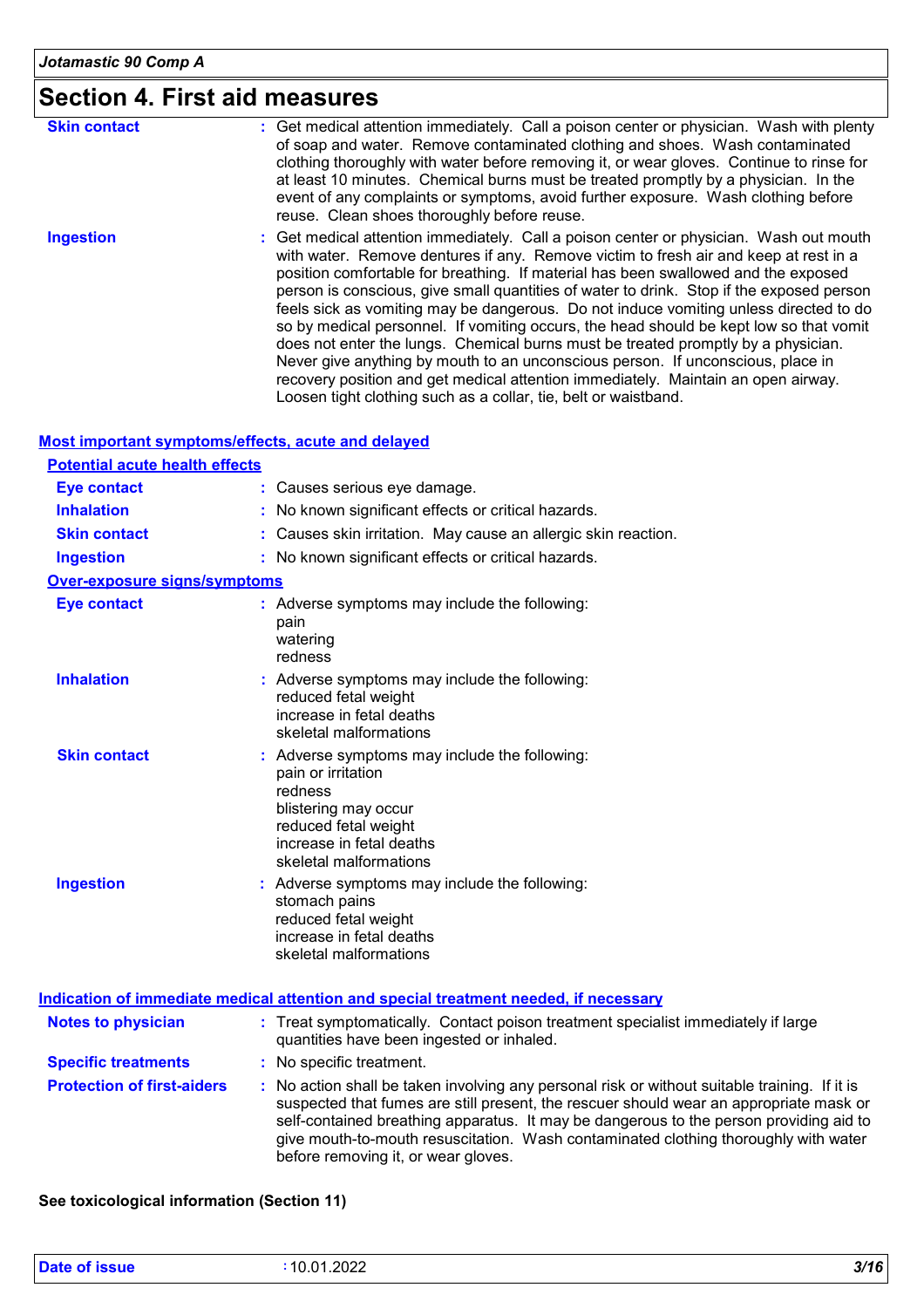# **Section 5. Fire-fighting measures**

| <b>Extinguishing media</b>                               |                                                                                                                                                                                                                                                                                                                                                                                                                                   |  |
|----------------------------------------------------------|-----------------------------------------------------------------------------------------------------------------------------------------------------------------------------------------------------------------------------------------------------------------------------------------------------------------------------------------------------------------------------------------------------------------------------------|--|
| <b>Suitable extinguishing</b><br>media                   | : Use dry chemical, $CO2$ , water spray (fog) or foam.                                                                                                                                                                                                                                                                                                                                                                            |  |
| <b>Unsuitable extinguishing</b><br>media                 | : Do not use water jet.                                                                                                                                                                                                                                                                                                                                                                                                           |  |
| <b>Specific hazards arising</b><br>from the chemical     | : Flammable liquid and vapor. Runoff to sewer may create fire or explosion hazard. In a<br>fire or if heated, a pressure increase will occur and the container may burst, with the risk<br>of a subsequent explosion. This material is harmful to aquatic life with long lasting<br>effects. Fire water contaminated with this material must be contained and prevented<br>from being discharged to any waterway, sewer or drain. |  |
| <b>Hazardous thermal</b><br>decomposition products       | Decomposition products may include the following materials:<br>carbon dioxide<br>carbon monoxide<br>halogenated compounds<br>metal oxide/oxides                                                                                                                                                                                                                                                                                   |  |
| <b>Special protective actions</b><br>for fire-fighters   | : Promptly isolate the scene by removing all persons from the vicinity of the incident if<br>there is a fire. No action shall be taken involving any personal risk or without suitable<br>training. Move containers from fire area if this can be done without risk. Use water<br>spray to keep fire-exposed containers cool.                                                                                                     |  |
| <b>Special protective</b><br>equipment for fire-fighters | : Fire-fighters should wear appropriate protective equipment and self-contained breathing<br>apparatus (SCBA) with a full face-piece operated in positive pressure mode.                                                                                                                                                                                                                                                          |  |

# **Section 6. Accidental release measures**

#### **Personal precautions, protective equipment and emergency procedures**

| For non-emergency<br>personnel                               | : No action shall be taken involving any personal risk or without suitable training.<br>Evacuate surrounding areas. Keep unnecessary and unprotected personnel from<br>entering. Do not touch or walk through spilled material. Shut off all ignition sources.<br>No flares, smoking or flames in hazard area. Do not breathe vapor or mist. Provide<br>adequate ventilation. Wear appropriate respirator when ventilation is inadequate. Put<br>on appropriate personal protective equipment.                                                                                                                                                                                                                                                                     |  |
|--------------------------------------------------------------|--------------------------------------------------------------------------------------------------------------------------------------------------------------------------------------------------------------------------------------------------------------------------------------------------------------------------------------------------------------------------------------------------------------------------------------------------------------------------------------------------------------------------------------------------------------------------------------------------------------------------------------------------------------------------------------------------------------------------------------------------------------------|--|
| For emergency responders                                     | If specialized clothing is required to deal with the spillage, take note of any information in<br>Section 8 on suitable and unsuitable materials. See also the information in "For non-<br>emergency personnel".                                                                                                                                                                                                                                                                                                                                                                                                                                                                                                                                                   |  |
| <b>Environmental precautions</b>                             | : Avoid dispersal of spilled material and runoff and contact with soil, waterways, drains<br>and sewers. Inform the relevant authorities if the product has caused environmental<br>pollution (sewers, waterways, soil or air). Water polluting material. May be harmful to<br>the environment if released in large quantities.                                                                                                                                                                                                                                                                                                                                                                                                                                    |  |
| <b>Methods and materials for containment and cleaning up</b> |                                                                                                                                                                                                                                                                                                                                                                                                                                                                                                                                                                                                                                                                                                                                                                    |  |
| <b>Small spill</b>                                           | : Stop leak if without risk. Move containers from spill area. Use spark-proof tools and<br>explosion-proof equipment. Dilute with water and mop up if water-soluble. Alternatively,<br>or if water-insoluble, absorb with an inert dry material and place in an appropriate waste<br>disposal container. Dispose of via a licensed waste disposal contractor.                                                                                                                                                                                                                                                                                                                                                                                                      |  |
| <b>Large spill</b>                                           | Stop leak if without risk. Move containers from spill area. Use spark-proof tools and<br>explosion-proof equipment. Approach release from upwind. Prevent entry into sewers,<br>water courses, basements or confined areas. Wash spillages into an effluent treatment<br>plant or proceed as follows. Contain and collect spillage with non-combustible,<br>absorbent material e.g. sand, earth, vermiculite or diatomaceous earth and place in<br>container for disposal according to local regulations (see Section 13). Dispose of via a<br>licensed waste disposal contractor. Contaminated absorbent material may pose the<br>same hazard as the spilled product. Note: see Section 1 for emergency contact<br>information and Section 13 for waste disposal. |  |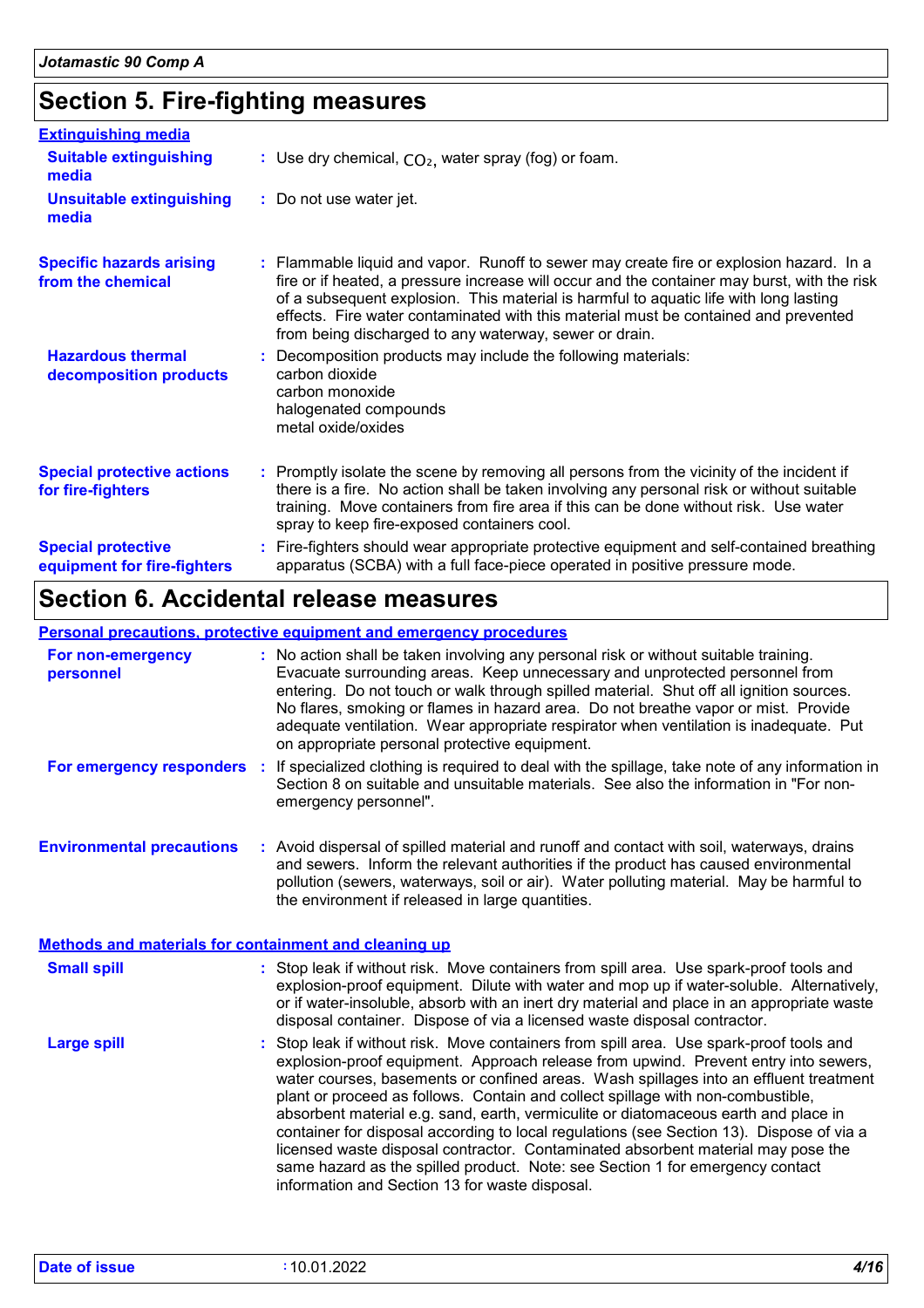# **Section 7. Handling and storage**

| <b>Precautions for safe handling</b>                                                                                                                                                                                                                                                                                                                                                                                                                                                                                                                                                                                                                                                                                                                                                                                                                                                                                                                                                                                                                                                                                                                                                                     |
|----------------------------------------------------------------------------------------------------------------------------------------------------------------------------------------------------------------------------------------------------------------------------------------------------------------------------------------------------------------------------------------------------------------------------------------------------------------------------------------------------------------------------------------------------------------------------------------------------------------------------------------------------------------------------------------------------------------------------------------------------------------------------------------------------------------------------------------------------------------------------------------------------------------------------------------------------------------------------------------------------------------------------------------------------------------------------------------------------------------------------------------------------------------------------------------------------------|
| : Put on appropriate personal protective equipment (see Section 8). Persons with a<br>history of skin sensitization problems should not be employed in any process in which<br>this product is used. Avoid exposure - obtain special instructions before use. Avoid<br>exposure during pregnancy. Do not handle until all safety precautions have been read<br>and understood. Do not get in eyes or on skin or clothing. Do not breathe vapor or mist.<br>Do not ingest. Avoid release to the environment. Use only with adequate ventilation.<br>Wear appropriate respirator when ventilation is inadequate. Do not enter storage areas<br>and confined spaces unless adequately ventilated. Keep in the original container or an<br>approved alternative made from a compatible material, kept tightly closed when not in<br>use. Store and use away from heat, sparks, open flame or any other ignition source.<br>Use explosion-proof electrical (ventilating, lighting and material handling) equipment.<br>Use only non-sparking tools. Take precautionary measures against electrostatic<br>discharges. Empty containers retain product residue and can be hazardous. Do not<br>reuse container. |
| Eating, drinking and smoking should be prohibited in areas where this material is<br>handled, stored and processed. Workers should wash hands and face before eating,<br>drinking and smoking. Remove contaminated clothing and protective equipment before<br>entering eating areas. See also Section 8 for additional information on hygiene<br>measures.                                                                                                                                                                                                                                                                                                                                                                                                                                                                                                                                                                                                                                                                                                                                                                                                                                              |
| Store in accordance with local regulations. Store in a segregated and approved area.<br>Store in original container protected from direct sunlight in a dry, cool and well-ventilated<br>area, away from incompatible materials (see Section 10) and food and drink. Store<br>locked up. Eliminate all ignition sources. Separate from oxidizing materials. Keep<br>container tightly closed and sealed until ready for use. Containers that have been<br>opened must be carefully resealed and kept upright to prevent leakage. Do not store in<br>unlabeled containers. Use appropriate containment to avoid environmental<br>contamination. See Section 10 for incompatible materials before handling or use.                                                                                                                                                                                                                                                                                                                                                                                                                                                                                         |
|                                                                                                                                                                                                                                                                                                                                                                                                                                                                                                                                                                                                                                                                                                                                                                                                                                                                                                                                                                                                                                                                                                                                                                                                          |

### **Section 8. Exposure controls/personal protection**

#### **Control parameters**

#### **Occupational exposure limits**

| <b>Ingredient name</b>                                                                                                                                                                  | <b>Exposure limits</b>                                                                                                                                                                                                                                                                                                                                                                                                                                              |
|-----------------------------------------------------------------------------------------------------------------------------------------------------------------------------------------|---------------------------------------------------------------------------------------------------------------------------------------------------------------------------------------------------------------------------------------------------------------------------------------------------------------------------------------------------------------------------------------------------------------------------------------------------------------------|
| epoxy resin (MW $\leq$ 700)<br>4,4'-Isopropylidenediphenol, oligomeric reaction products with 1-chloro-<br>2,3-epoxypropane, reaction products with fatty acids, C18-unsatd.,<br>dimers | None<br>None                                                                                                                                                                                                                                                                                                                                                                                                                                                        |
| xylene                                                                                                                                                                                  | ACGIH TLV (United States, 1/2021).<br>STEL: 651 mg/m <sup>3</sup> 15 minutes.<br>STEL: 150 ppm 15 minutes.<br>TWA: 434 mg/m <sup>3</sup> 8 hours.<br>TWA: 100 ppm 8 hours.<br>OSHA PEL (United States, 5/2018).<br>TWA: $435$ mg/m <sup>3</sup> 8 hours.<br>TWA: 100 ppm 8 hours.<br>OSHA PEL 1989 (United States, 3/1989).<br>STEL: 655 mg/m <sup>3</sup> 15 minutes.<br>STEL: 150 ppm 15 minutes.<br>TWA: 435 mg/m <sup>3</sup> 8 hours.<br>TWA: 100 ppm 8 hours. |
| hydrocarbons, C9-unsaturated, polymerized<br>glycidyl ether of 3-alkyl phenol<br>2-methylpropan-1-ol                                                                                    | None<br>None<br>ACGIH TLV (United States, 1/2021).<br>TWA: 152 mg/m <sup>3</sup> 8 hours.<br>TWA: 50 ppm 8 hours.<br>NIOSH REL (United States, 10/2020).<br>TWA: 150 mg/m <sup>3</sup> 10 hours.<br>TWA: 50 ppm 10 hours.                                                                                                                                                                                                                                           |
| Date of issue<br>:10.01.2022                                                                                                                                                            | 5/16                                                                                                                                                                                                                                                                                                                                                                                                                                                                |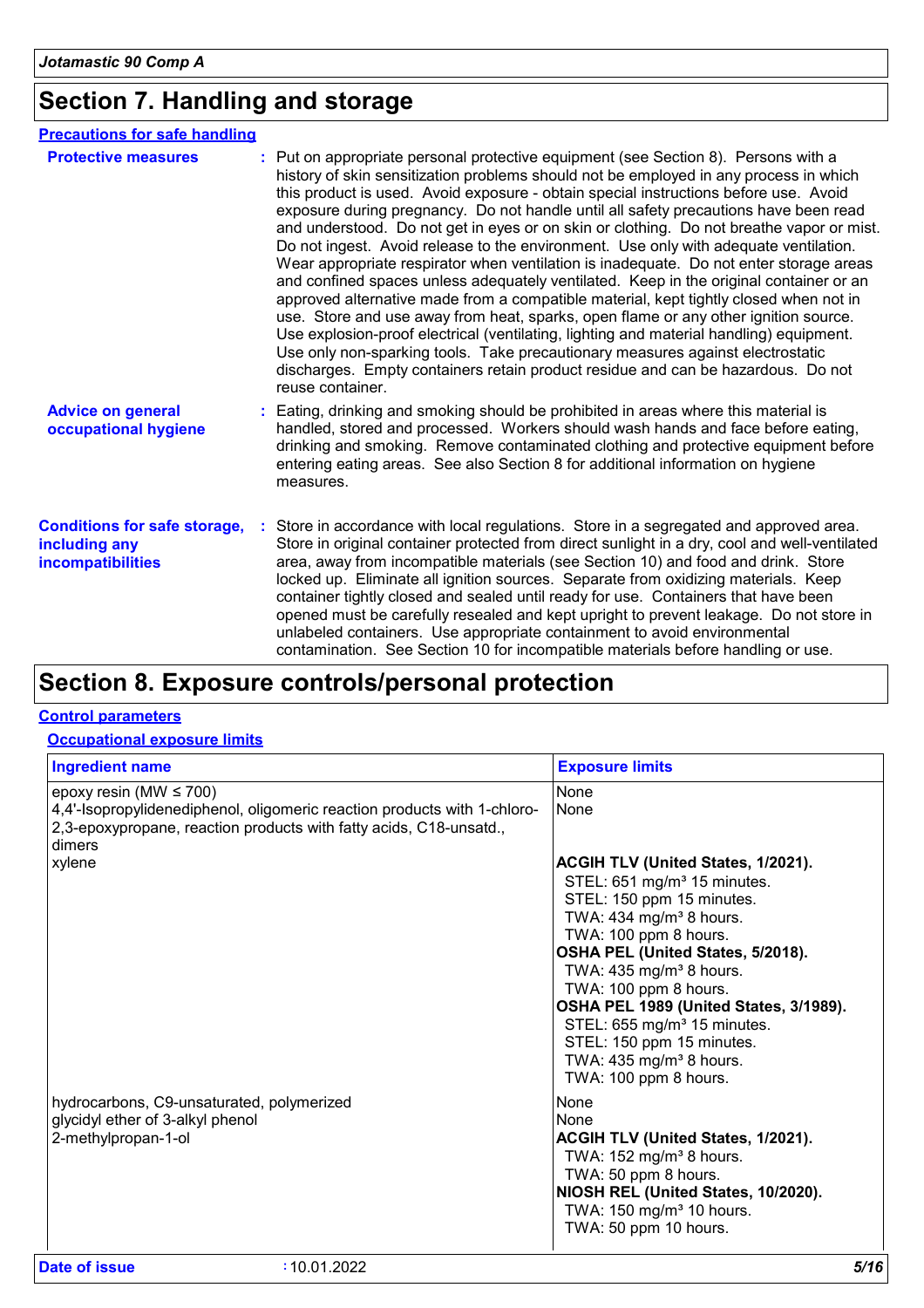# **Section 8. Exposure controls/personal protection**

|                          | OSHA PEL (United States, 5/2018).         |
|--------------------------|-------------------------------------------|
|                          | TWA: $300 \text{ mg/m}^3$ 8 hours.        |
|                          | TWA: 100 ppm 8 hours.                     |
|                          | OSHA PEL 1989 (United States, 3/1989).    |
|                          | TWA: $150 \text{ mg/m}^3$ 8 hours.        |
|                          | TWA: 50 ppm 8 hours.                      |
| benzyl alcohol           | OARS WEEL (United States, 1/2021).        |
|                          | TWA: 10 ppm 8 hours.                      |
| ethylbenzene             | ACGIH TLV (United States, 1/2021). Notes: |
|                          | K                                         |
|                          | TWA: 20 ppm 8 hours. Form:                |
|                          | OSHA PEL 1989 (United States, 3/1989).    |
|                          | TWA: 100 ppm 8 hours.                     |
|                          | TWA: $435 \text{ mg/m}^3$ 8 hours.        |
|                          | STEL: 125 ppm 15 minutes.                 |
|                          | STEL: 545 mg/m <sup>3</sup> 15 minutes.   |
|                          | NIOSH REL (United States, 10/2020).       |
|                          | TWA: 100 ppm 10 hours.                    |
|                          | TWA: 435 mg/m <sup>3</sup> 10 hours.      |
|                          | STEL: 125 ppm 15 minutes.                 |
|                          | STEL: 545 mg/m <sup>3</sup> 15 minutes.   |
|                          | OSHA PEL (United States, 5/2018).         |
|                          | TWA: 100 ppm 8 hours.                     |
|                          | TWA: 435 mg/m <sup>3</sup> 8 hours.       |
| Phenol, methylstyrenated | None                                      |
| Phenol, styrenated       | None                                      |
| propylidynetrimethanol   | None                                      |

| <b>Appropriate engineering</b><br><b>controls</b> | : Use only with adequate ventilation. Use process enclosures, local exhaust ventilation or<br>other engineering controls to keep worker exposure to airborne contaminants below any<br>recommended or statutory limits. The engineering controls also need to keep gas,<br>vapor or dust concentrations below any lower explosive limits. Use explosion-proof<br>ventilation equipment.                                                                                                                                                                                                                                |
|---------------------------------------------------|------------------------------------------------------------------------------------------------------------------------------------------------------------------------------------------------------------------------------------------------------------------------------------------------------------------------------------------------------------------------------------------------------------------------------------------------------------------------------------------------------------------------------------------------------------------------------------------------------------------------|
| <b>Environmental exposure</b><br><b>controls</b>  | : Emissions from ventilation or work process equipment should be checked to ensure<br>they comply with the requirements of environmental protection legislation. In some<br>cases, fume scrubbers, filters or engineering modifications to the process equipment<br>will be necessary to reduce emissions to acceptable levels.                                                                                                                                                                                                                                                                                        |
| <b>Individual protection measures</b>             |                                                                                                                                                                                                                                                                                                                                                                                                                                                                                                                                                                                                                        |
| <b>Hygiene measures</b>                           | : Wash hands, forearms and face thoroughly after handling chemical products, before<br>eating, smoking and using the lavatory and at the end of the working period.<br>Appropriate techniques should be used to remove potentially contaminated clothing.<br>Contaminated work clothing should not be allowed out of the workplace. Wash<br>contaminated clothing before reusing. Ensure that eyewash stations and safety<br>showers are close to the workstation location.                                                                                                                                            |
| <b>Eye/face protection</b>                        | : Safety eyewear complying with an approved standard should be used when a risk<br>assessment indicates this is necessary to avoid exposure to liquid splashes, mists,<br>gases or dusts. If contact is possible, the following protection should be worn, unless<br>the assessment indicates a higher degree of protection: chemical splash goggles and/<br>or face shield. If inhalation hazards exist, a full-face respirator may be required instead.                                                                                                                                                              |
| <b>Skin protection</b>                            |                                                                                                                                                                                                                                                                                                                                                                                                                                                                                                                                                                                                                        |
| <b>Hand protection</b>                            | : Chemical-resistant, impervious gloves complying with an approved standard should be<br>worn at all times when handling chemical products if a risk assessment indicates this is<br>necessary. Considering the parameters specified by the glove manufacturer, check<br>during use that the gloves are still retaining their protective properties. It should be<br>noted that the time to breakthrough for any glove material may be different for different<br>glove manufacturers. In the case of mixtures, consisting of several substances, the<br>protection time of the gloves cannot be accurately estimated. |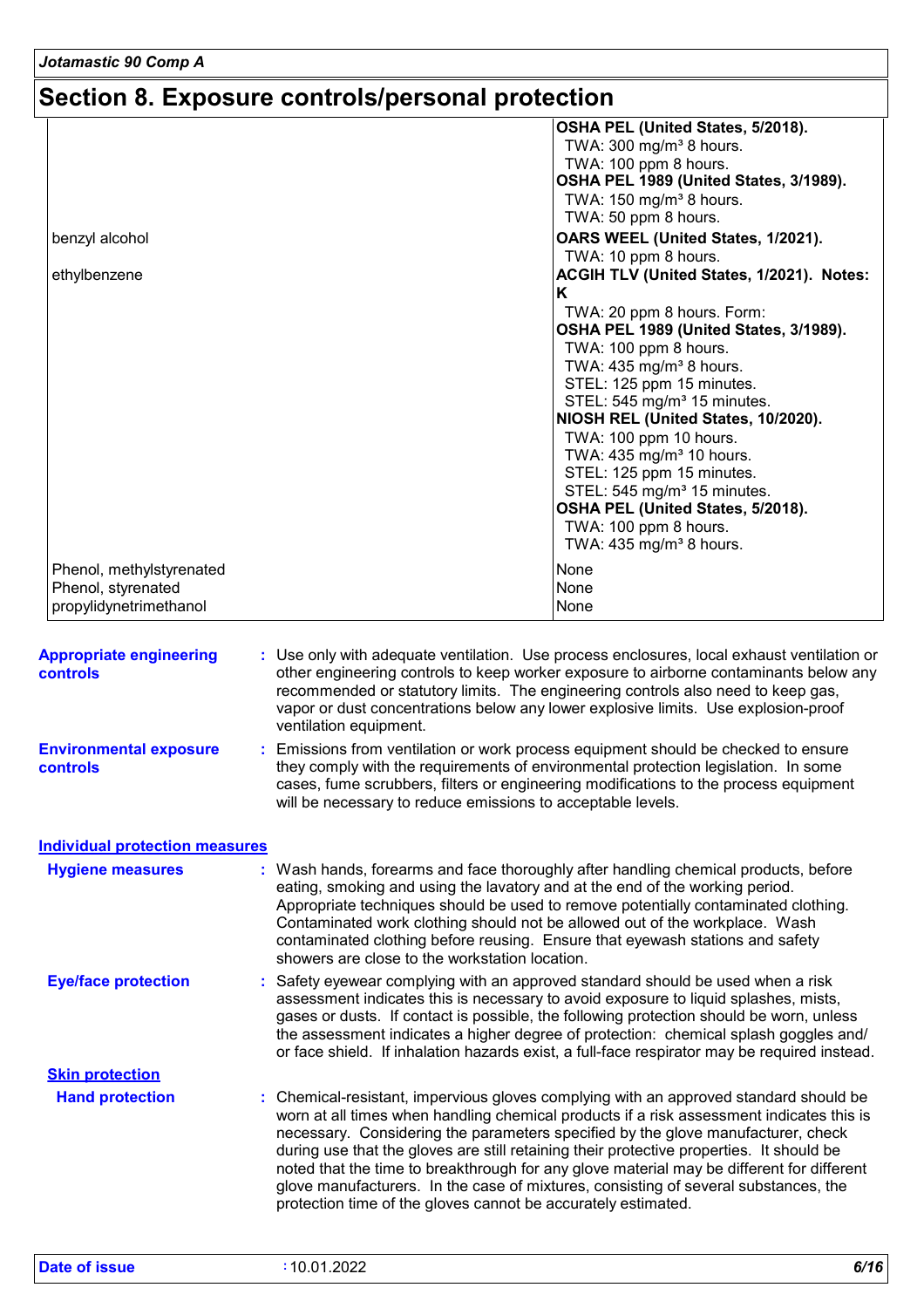# **Section 8. Exposure controls/personal protection**

|                               | There is no one glove material or combination of materials that will give unlimited<br>resistance to any individual or combination of chemicals.<br>The breakthrough time must be greater than the end use time of the product.<br>The instructions and information provided by the glove manufacturer on use,<br>storage, maintenance and replacement must be followed.<br>Gloves should be replaced regularly and if there is any sign of damage to the glove<br>material.<br>Always ensure that gloves are free from defects and that they are stored and used<br>correctly.<br>The performance or effectiveness of the glove may be reduced by physical/chemical<br>damage and poor maintenance.<br>Barrier creams may help to protect the exposed areas of the skin but should not be<br>applied once exposure has occurred. |
|-------------------------------|-----------------------------------------------------------------------------------------------------------------------------------------------------------------------------------------------------------------------------------------------------------------------------------------------------------------------------------------------------------------------------------------------------------------------------------------------------------------------------------------------------------------------------------------------------------------------------------------------------------------------------------------------------------------------------------------------------------------------------------------------------------------------------------------------------------------------------------|
|                               | Wear suitable gloves tested to EN374.<br>Recommended, gloves(breakthrough time) > 8 hours: Responder, Viton®, 4H,<br>Teflon<br>Not recommended, gloves(breakthrough time) < 1 hour: PVC<br>May be used, gloves (breakthrough time) 4 - 8 hours: nitrile rubber, neoprene, butyl<br>rubber, polyvinyl alcohol (PVA)                                                                                                                                                                                                                                                                                                                                                                                                                                                                                                                |
| <b>Body protection</b>        | : Personal protective equipment for the body should be selected based on the task being<br>performed and the risks involved and should be approved by a specialist before<br>handling this product. When there is a risk of ignition from static electricity, wear anti-<br>static protective clothing. For the greatest protection from static discharges, clothing<br>should include anti-static overalls, boots and gloves.                                                                                                                                                                                                                                                                                                                                                                                                    |
| <b>Other skin protection</b>  | : Appropriate footwear and any additional skin protection measures should be selected<br>based on the task being performed and the risks involved and should be approved by a<br>specialist before handling this product.                                                                                                                                                                                                                                                                                                                                                                                                                                                                                                                                                                                                         |
| <b>Respiratory protection</b> | : Based on the hazard and potential for exposure, select a respirator that meets the<br>appropriate standard or certification. Respirators must be used according to a<br>respiratory protection program to ensure proper fitting, training, and other important<br>aspects of use.                                                                                                                                                                                                                                                                                                                                                                                                                                                                                                                                               |

# **Section 9. Physical and chemical properties**

| <b>Appearance</b>                                 |                                                                                                                                                         |
|---------------------------------------------------|---------------------------------------------------------------------------------------------------------------------------------------------------------|
| <b>Physical state</b>                             | $:$ Liquid.                                                                                                                                             |
| <b>Color</b>                                      | : Black, White.                                                                                                                                         |
| Odor                                              | : Characteristic.                                                                                                                                       |
| <b>Odor threshold</b>                             | : Not applicable.                                                                                                                                       |
| pH                                                | : Not applicable.                                                                                                                                       |
| <b>Melting point</b>                              | : Not applicable.                                                                                                                                       |
| <b>Boiling point</b>                              | : Lowest known value: $108^{\circ}$ C (226.4°F) (2-methylpropan-1-ol). Weighted average:<br>228.81°C (443.9°F)                                          |
| <b>Flash point</b>                                | : Closed cup: $33^{\circ}$ C (91.4 $^{\circ}$ F)                                                                                                        |
| <b>Evaporation rate</b>                           | Highest known value: 0.84 (ethylbenzene) Weighted average: 0.6compared with butyl<br>acetate                                                            |
| <b>Flammability (solid, gas)</b>                  | : Not applicable.                                                                                                                                       |
| Lower and upper explosive<br>(flammable) limits   | $: 0.8 - 13\%$                                                                                                                                          |
| <b>Vapor pressure</b>                             | : Highest known value: <1.6 kPa (<12 mm Hg) (at $20^{\circ}$ C) (2-methylpropan-1-ol).<br>Weighted average: $0.37$ kPa (2.78 mm Hg) (at $20^{\circ}$ C) |
| <b>Vapor density</b>                              | Highest known value: 11.7 (Air = 1) (epoxy resin (MW $\leq$ 700)). Weighted average:<br>7.74 $(Air = 1)$                                                |
| <b>Relative density</b>                           | : 1.469 to 1.607 g/cm <sup>3</sup><br>12.26 to 13.41 pounds/gallon                                                                                      |
| <b>Solubility</b>                                 | Insoluble in the following materials: cold water and hot water.                                                                                         |
| <b>Partition coefficient: n-</b><br>octanol/water | : Not available.                                                                                                                                        |
| Date of issue                                     | 7/16<br>:10.01.2022                                                                                                                                     |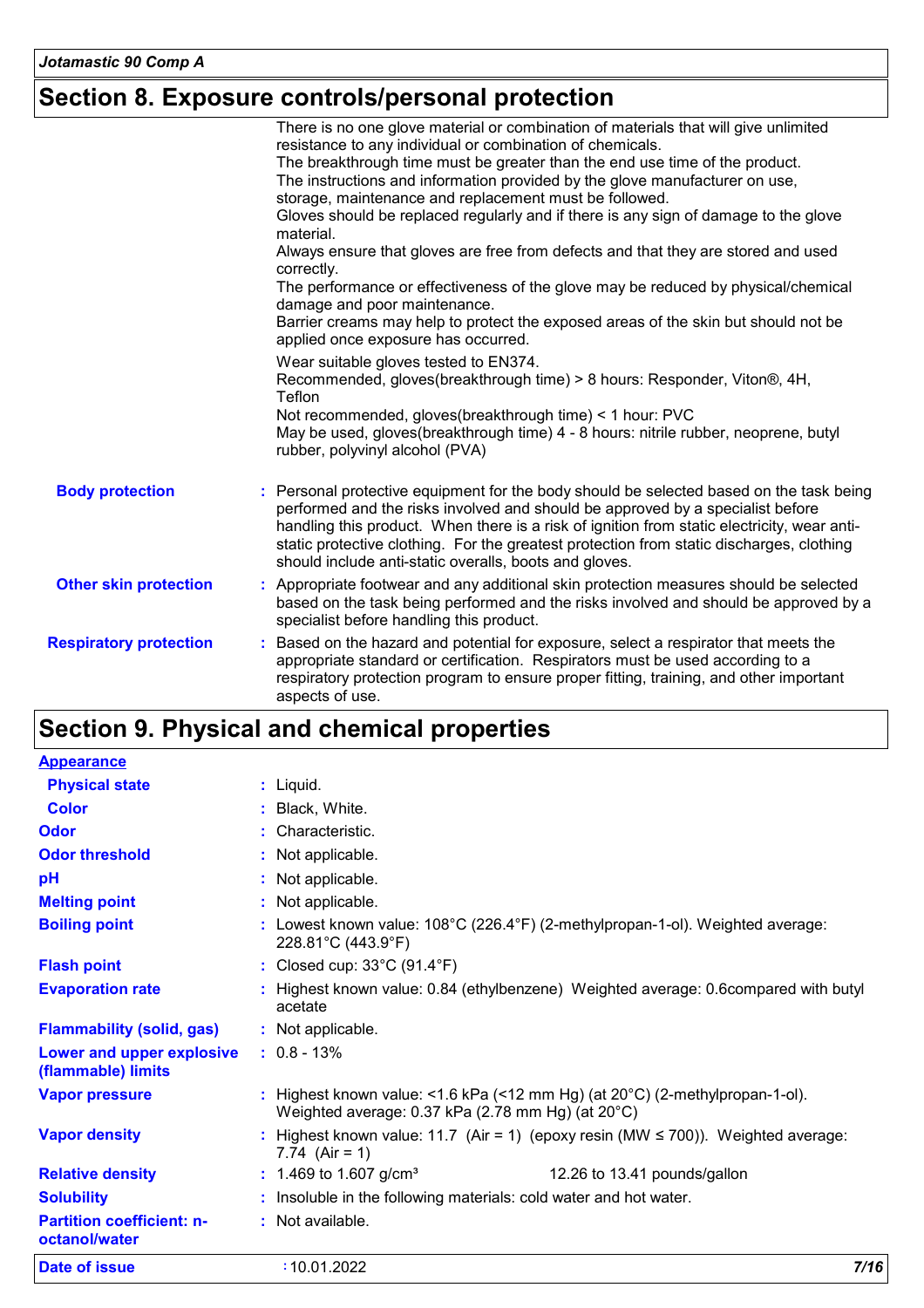# **Section 9. Physical and chemical properties**

| <b>Auto-ignition temperature</b>                  | : Lowest known value: $>375^{\circ}$ C ( $>707^{\circ}$ F) (hydrocarbons, c9-unsatd., polymd.). |
|---------------------------------------------------|-------------------------------------------------------------------------------------------------|
| <b>Decomposition temperature :</b> Not available. |                                                                                                 |
| <b>Viscosity</b>                                  | : Kinematic (40°C (104°F)): >0.205 cm <sup>2</sup> /s (>20.5 cSt)                               |

# **Section 10. Stability and reactivity**

| <b>Reactivity</b>                                   | : No specific test data related to reactivity available for this product or its ingredients.                                                                                 |
|-----------------------------------------------------|------------------------------------------------------------------------------------------------------------------------------------------------------------------------------|
| <b>Chemical stability</b>                           | : The product is stable.                                                                                                                                                     |
| <b>Possibility of hazardous</b><br><b>reactions</b> | : Under normal conditions of storage and use, hazardous reactions will not occur.                                                                                            |
| <b>Conditions to avoid</b>                          | : Avoid all possible sources of ignition (spark or flame). Do not pressurize, cut, weld,<br>braze, solder, drill, grind or expose containers to heat or sources of ignition. |
| <b>Incompatible materials</b>                       | : Reactive or incompatible with the following materials:<br>oxidizing materials                                                                                              |
| <b>Hazardous decomposition</b><br>products          | : Under normal conditions of storage and use, hazardous decomposition products should<br>not be produced.                                                                    |

# **Section 11. Toxicological information**

#### **Information on toxicological effects**

|  |  | <b>Acute toxicity</b> |  |  |
|--|--|-----------------------|--|--|
|--|--|-----------------------|--|--|

| <b>Product/ingredient name</b> | <b>Result</b>                | <b>Species</b> | <b>Dose</b>             | <b>Exposure</b> |
|--------------------------------|------------------------------|----------------|-------------------------|-----------------|
| epoxy resin (MW $\leq$ 700)    | LD50 Dermal                  | Rabbit         | 20 g/kg                 |                 |
|                                | LD50 Oral                    | Mouse          | 15600 mg/kg             |                 |
| xylene                         | <b>LC50 Inhalation Vapor</b> | Rat            | 20 mg/l                 | 4 hours         |
|                                | LD50 Oral                    | Rat            | 4300 mg/kg              |                 |
|                                | <b>TDLo Dermal</b>           | Rabbit         | 4300 mg/kg              |                 |
| hydrocarbons,                  | LD50 Dermal                  | Rat            | >2000 mg/kg             |                 |
| C9-unsaturated, polymerized    |                              |                |                         |                 |
|                                | LD50 Oral                    | Rat            | >2000 mg/kg             |                 |
| 2-methylpropan-1-ol            | <b>LC50 Inhalation Vapor</b> | Rat            | 19200 mg/m <sup>3</sup> | 4 hours         |
|                                | LD50 Dermal                  | Rabbit         | 3400 mg/kg              |                 |
|                                | LD50 Oral                    | Rat            | 2460 mg/kg              |                 |
| benzyl alcohol                 | LD50 Oral                    | Rat            | 1230 mg/kg              |                 |
| ethylbenzene                   | <b>LC50 Inhalation Vapor</b> | Rat - Male     | 17.8 mg/l               | 4 hours         |
|                                | LD50 Dermal                  | Rabbit         | >5000 mg/kg             |                 |
|                                | LD50 Oral                    | Rat            | 3500 mg/kg              |                 |
| Phenol, styrenated             | LD50 Dermal                  | Rabbit         | >5010 mg/kg             |                 |
|                                | LD50 Oral                    | Rat            | 2500 mg/kg              |                 |
| propylidynetrimethanol         | LD50 Oral                    | Rat            | 14000 mg/kg             |                 |

**Irritation/Corrosion**

| <b>Product/ingredient name</b> | <b>Result</b>          | <b>Species</b>                     | <b>Score</b>             | <b>Exposure</b>           | <b>Observation</b> |
|--------------------------------|------------------------|------------------------------------|--------------------------|---------------------------|--------------------|
| epoxy resin (MW $\leq$ 700)    | Eyes - Severe irritant | Rabbit                             |                          | 24 hours 2<br>milligrams  | $\blacksquare$     |
|                                | Skin - Mild irritant   | Rabbit                             |                          | 500<br>milligrams         | $\blacksquare$     |
| xylene                         | Eyes - Mild irritant   | Rabbit                             |                          | 87 milligrams             |                    |
|                                | Skin - Mild irritant   | Rat                                |                          | 8 hours 60<br>microliters | $\blacksquare$     |
| 2-methylpropan-1-ol            | Eyes - Irritant        | Mammal -<br>species<br>unspecified | $\overline{\phantom{a}}$ |                           | $\blacksquare$     |
|                                | Skin - Mild irritant   | Mammal -<br>species<br>unspecified | $\overline{\phantom{0}}$ |                           |                    |
| benzyl alcohol                 | Eyes - Mild irritant   | Mammal-<br>species<br>unspecified  | $\overline{\phantom{a}}$ |                           | $\blacksquare$     |
| Date of issue                  | :10.01.2022            |                                    |                          |                           | 8/16               |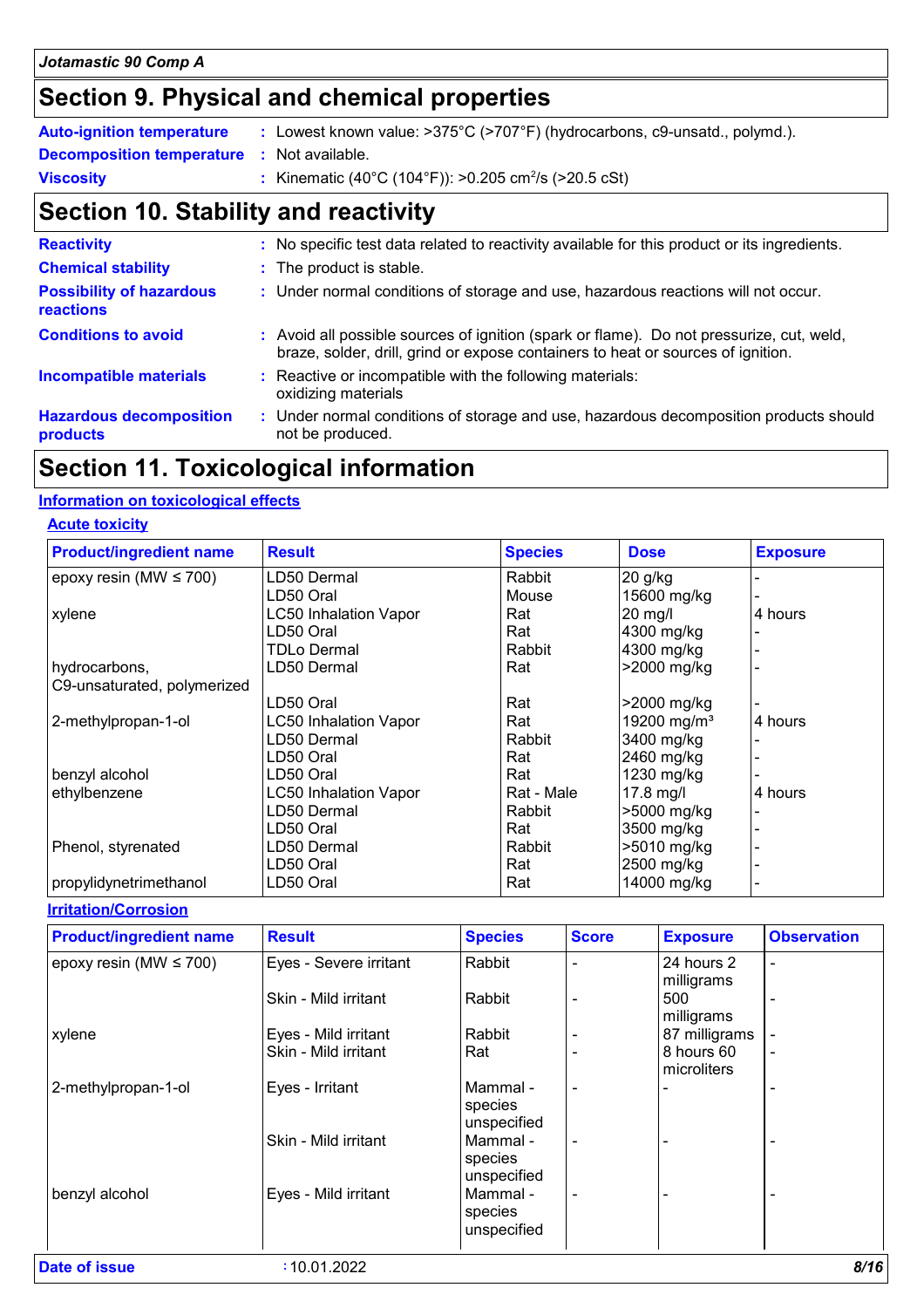# **Section 11. Toxicological information**

| Phenol, methylstyrenated | Skin - Mild irritant | Mammal -    |                |  |
|--------------------------|----------------------|-------------|----------------|--|
|                          |                      | species     |                |  |
|                          |                      | unspecified |                |  |
| Phenol, styrenated       | Eyes - Mild irritant | Rabbit      | 0.1 Mililiters |  |
|                          | Skin - Mild irritant | Rabbit      | 0.5 Mililiters |  |
|                          | Skin - Mild irritant | l Mammal -  |                |  |
|                          |                      | species     |                |  |
|                          |                      | unspecified |                |  |
|                          |                      |             |                |  |

#### **Sensitization**

| <b>Product/ingredient name</b>                                                          | <b>Route of</b><br>exposure | <b>Species</b>                                                                                                       | <b>Result</b>              |
|-----------------------------------------------------------------------------------------|-----------------------------|----------------------------------------------------------------------------------------------------------------------|----------------------------|
| epoxy resin (MW $\leq$ 700)<br>hydrocarbons,<br>C9-unsaturated, polymerized             | skin<br>skin                | Mammal - species unspecified<br>Mouse                                                                                | Sensitizing<br>Sensitizing |
| glycidyl ether of 3-alkyl phenol skin<br>Phenol, methylstyrenated<br>Phenol, styrenated | skin<br>skin                | Mammal - species unspecified<br>Mammal - species unspecified Sensitizing<br>Mammal - species unspecified Sensitizing | <b>Sensitizing</b>         |

#### **Mutagenicity**

Not available.

#### **Carcinogenicity**

Not available.

#### **Classification**

| <b>Product/ingredient name</b> | <b>OSHA</b> | <b>IARC</b> |  |
|--------------------------------|-------------|-------------|--|
| epoxy resin (MW $\leq$ 700)    |             |             |  |

#### **Reproductive toxicity**

Not available.

#### **Teratogenicity**

Not available.

#### **Specific target organ toxicity (single exposure)**

| <b>Name</b>         | <b>Category</b> | <b>Route of</b><br>exposure | <b>Target organs</b>            |
|---------------------|-----------------|-----------------------------|---------------------------------|
| xylene              | Category 3      |                             | Respiratory tract<br>Irritation |
| 2-methylpropan-1-ol | Category 3      |                             | Respiratory tract<br>Irritation |
|                     | Category 3      |                             | l Narcotic effects              |

**Specific target organ toxicity (repeated exposure)**

| <b>Name</b>  | <b>Category</b> | <b>Route of</b><br><b>exposure</b> | <b>Target organs</b> |
|--------------|-----------------|------------------------------------|----------------------|
| ethylbenzene | Category 2      |                                    | ∣ hearing organs     |

#### **Aspiration hazard**

| <b>Name</b>   | <b>Result</b>                         |
|---------------|---------------------------------------|
| xylene        | <b>ASPIRATION HAZARD - Category 1</b> |
| Iethvlbenzene | <b>ASPIRATION HAZARD - Category 1</b> |

### **Information on the likely :** Not available. **routes of exposure**

| <b>Potential acute health effects</b> |                              |
|---------------------------------------|------------------------------|
| Eye contact                           | : Causes serious eye damage. |

| Date of<br>f issue | 1.2022<br>$\mathsf{n}$<br>1 N<br><b>U.U</b> | 9/16<br>$ -$ |
|--------------------|---------------------------------------------|--------------|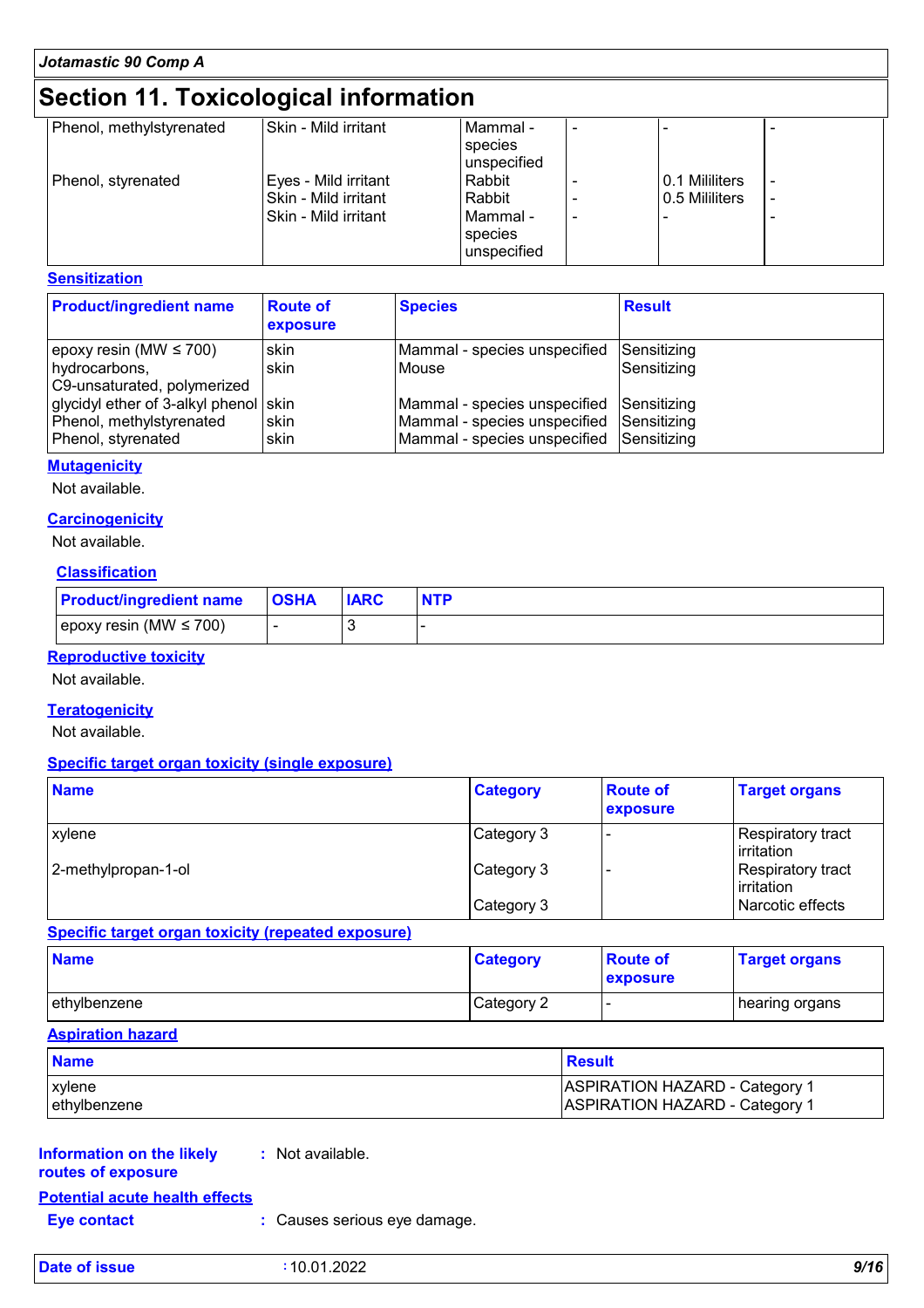### **Section 11. Toxicological information**

| <b>Inhalation</b>   | : No known significant effects or critical hazards.                                                                                                                                  |
|---------------------|--------------------------------------------------------------------------------------------------------------------------------------------------------------------------------------|
| <b>Skin contact</b> | : Causes skin irritation. May cause an allergic skin reaction.                                                                                                                       |
| <b>Ingestion</b>    | : No known significant effects or critical hazards.                                                                                                                                  |
|                     |                                                                                                                                                                                      |
|                     | Symptoms related to the physical, chemical and toxicological characteristics                                                                                                         |
| <b>Eye contact</b>  | : Adverse symptoms may include the following:<br>pain<br>watering<br>redness                                                                                                         |
| <b>Inhalation</b>   | : Adverse symptoms may include the following:<br>reduced fetal weight<br>increase in fetal deaths<br>skeletal malformations                                                          |
| <b>Skin contact</b> | : Adverse symptoms may include the following:<br>pain or irritation<br>redness<br>blistering may occur<br>reduced fetal weight<br>increase in fetal deaths<br>skeletal malformations |
| <b>Ingestion</b>    | : Adverse symptoms may include the following:<br>stomach pains<br>reduced fetal weight<br>increase in fetal deaths<br>skeletal malformations                                         |

#### **Delayed and immediate effects and also chronic effects from short and long term exposure Potential immediate effects :** Not available. **Short term exposure**

| <b>Potential delayed effects</b>                  | : Not available. |
|---------------------------------------------------|------------------|
| Long term exposure                                |                  |
| <b>Potential immediate</b><br>effects             | : Not available. |
| <b>Potential delayed effects : Not available.</b> |                  |
| <b>Potential chronic health effects</b>           |                  |

Not available.

| <b>General</b>               | : May cause damage to organs through prolonged or repeated exposure. Once<br>sensitized, a severe allergic reaction may occur when subsequently exposed to very low<br>levels. |
|------------------------------|--------------------------------------------------------------------------------------------------------------------------------------------------------------------------------|
| <b>Carcinogenicity</b>       | : No known significant effects or critical hazards.                                                                                                                            |
| <b>Mutagenicity</b>          | : No known significant effects or critical hazards.                                                                                                                            |
| <b>Teratogenicity</b>        | : Suspected of damaging the unborn child.                                                                                                                                      |
| <b>Developmental effects</b> | : No known significant effects or critical hazards.                                                                                                                            |
| <b>Fertility effects</b>     | : Suspected of damaging fertility.                                                                                                                                             |

#### **Numerical measures of toxicity**

#### **Acute toxicity estimates**

| <b>Route</b>        | <b>ATE value</b> |
|---------------------|------------------|
| Oral                | 49200 mg/kg      |
| Dermal              | 19349.16 mg/kg   |
| Inhalation (vapors) | 164.51 mg/l      |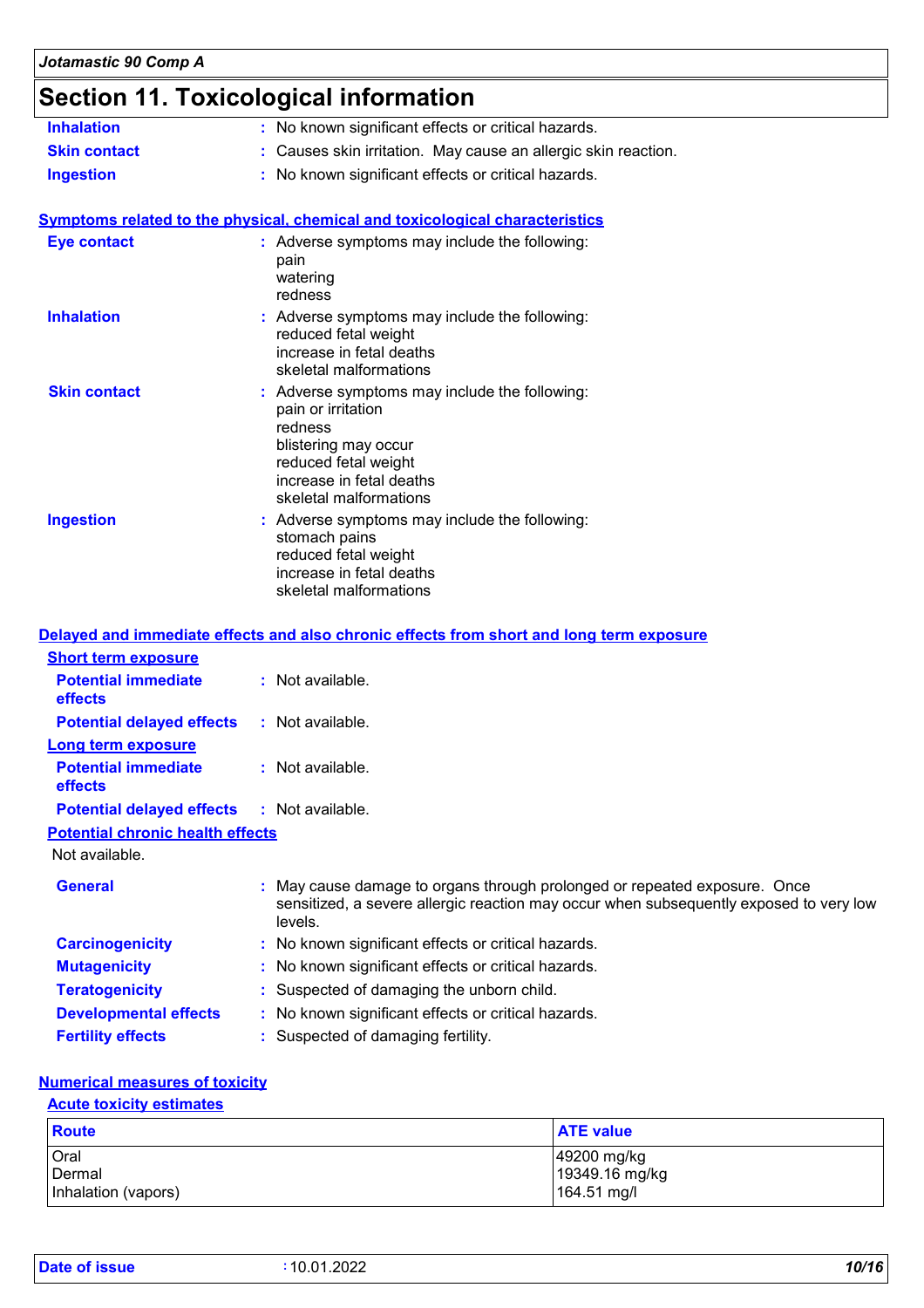# **Section 11. Toxicological information**

# **Section 12. Ecological information**

#### **Toxicity**

| <b>Product/ingredient name</b> | <b>Result</b>                      | <b>Species</b>                      | <b>Exposure</b> |
|--------------------------------|------------------------------------|-------------------------------------|-----------------|
| epoxy resin (MW $\leq$ 700)    | Acute EC50 1.4 mg/l                | Daphnia                             | 48 hours        |
|                                | Acute LC50 3.1 mg/l                | Fish - pimephales promelas          | 96 hours        |
|                                | Chronic NOEC 0.3 mg/l              | Fish                                | 21 days         |
| xylene                         | Acute LC50 8500 µg/l Marine water  | Crustaceans - Palaemonetes<br>pugio | 48 hours        |
|                                | Acute LC50 13400 µg/l Fresh water  | Fish - Pimephales promelas          | 96 hours        |
| 2-methylpropan-1-ol            | Chronic NOEC 4000 µg/l Fresh water | Daphnia - Daphnia magna             | 21 days         |
| ethylbenzene                   | Acute EC50 7700 µg/l Marine water  | Algae - Skeletonema costatum        | 96 hours        |
|                                | Acute EC50 2.93 mg/l               | Daphnia                             | 48 hours        |
|                                | Acute LC50 4.2 mg/l                | Fish                                | 96 hours        |
| Phenol, styrenated             | Acute EC50 100 mg/l                | Algae                               | 72 hours        |
|                                | Acute EC50 54 mg/l                 | Daphnia                             | 48 hours        |
|                                | Acute LC50 25.8 mg/l               | Fish                                | 96 hours        |

#### **Persistence and degradability**

| <b>Product/ingredient name</b> | <b>Aquatic half-life</b> | <b>Photolysis</b> | Biodegradability   |
|--------------------------------|--------------------------|-------------------|--------------------|
| epoxy resin (MW $\leq$ 700)    |                          |                   | <b>Not readily</b> |
| <b>xylene</b>                  |                          |                   | Readily            |
| benzyl alcohol                 |                          |                   | Readily            |
| ethylbenzene                   |                          |                   | Readily            |

#### **Bioaccumulative potential**

| <b>Product/ingredient name</b> | $LogP_{ow}$  | <b>BCF</b>  | <b>Potential</b> |
|--------------------------------|--------------|-------------|------------------|
| epoxy resin (MW $\leq$ 700)    | 2.64 to 3.78 | 31          | low              |
| <b>xylene</b>                  | 3.12         | 8.1 to 25.9 | low              |
| hydrocarbons,                  | 3.627        |             | low              |
| C9-unsaturated, polymerized    |              |             |                  |
| 2-methylpropan-1-ol            |              |             | low              |
| benzyl alcohol                 | 0.87         | < 100       | low              |
| ethylbenzene                   | 3.6          |             | low              |
| Phenol, methylstyrenated       | 3.627        |             | low              |
| propylidynetrimethanol         | $-0.47$      | <1          | low              |

#### **Mobility in soil**

**Soil/water partition coefficient (Koc)** 

**:** Not available.

# **Section 13. Disposal considerations**

| of this product, solutions and any by-products should at all times comply with the<br>requirements of environmental protection and waste disposal legislation and any<br>regional local authority requirements. Dispose of surplus and non-recyclable products<br>via a licensed waste disposal contractor. Waste should not be disposed of untreated to<br>the sewer unless fully compliant with the requirements of all authorities with jurisdiction.<br>Waste packaging should be recycled. Incineration or landfill should only be considered<br>when recycling is not feasible. This material and its container must be disposed of in a<br>safe way. Care should be taken when handling emptied containers that have not been<br>cleaned or rinsed out. Empty containers or liners may retain some product residues. |  |
|-----------------------------------------------------------------------------------------------------------------------------------------------------------------------------------------------------------------------------------------------------------------------------------------------------------------------------------------------------------------------------------------------------------------------------------------------------------------------------------------------------------------------------------------------------------------------------------------------------------------------------------------------------------------------------------------------------------------------------------------------------------------------------------------------------------------------------|--|
|-----------------------------------------------------------------------------------------------------------------------------------------------------------------------------------------------------------------------------------------------------------------------------------------------------------------------------------------------------------------------------------------------------------------------------------------------------------------------------------------------------------------------------------------------------------------------------------------------------------------------------------------------------------------------------------------------------------------------------------------------------------------------------------------------------------------------------|--|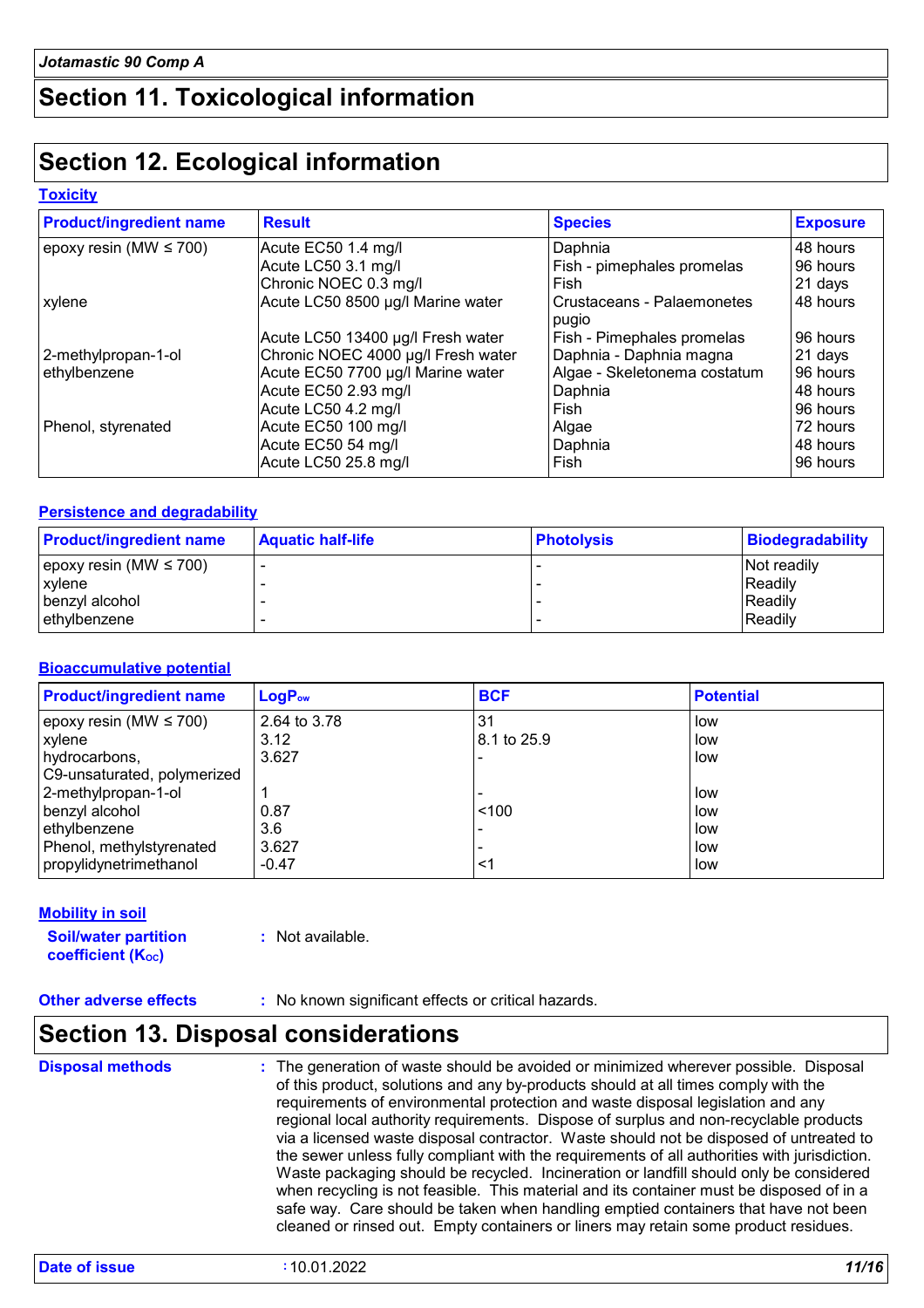# **Section 13. Disposal considerations**

Vapor from product residues may create a highly flammable or explosive atmosphere inside the container. Do not cut, weld or grind used containers unless they have been cleaned thoroughly internally. Avoid dispersal of spilled material and runoff and contact with soil, waterways, drains and sewers.

#### **United States - RCRA Toxic hazardous waste "U" List**

| Ingredient                                          | CAS#      | <b>Status</b> | <b>Reference</b><br>number |
|-----------------------------------------------------|-----------|---------------|----------------------------|
| Xylene                                              | 1330-20-7 | Listed        | U239                       |
| Isobutyl alcohol (I,T); 1-Propanol, 2-methyl- (I,T) | 78-83-1   | Listed        | U140                       |

### **Section 14. Transport information**

|                                      | <b>DOT</b><br><b>Classification</b> | <b>TDG</b><br><b>Classification</b> | <b>Mexico</b><br><b>Classification</b> | <b>ADR/RID</b> | <b>IMDG</b>    | <b>IATA</b>    |
|--------------------------------------|-------------------------------------|-------------------------------------|----------------------------------------|----------------|----------------|----------------|
| <b>UN number</b>                     | <b>UN1263</b>                       | <b>UN1263</b>                       | <b>UN1263</b>                          | <b>UN1263</b>  | <b>UN1263</b>  | <b>UN1263</b>  |
| <b>UN proper</b><br>shipping name    | Paint                               | Paint                               | Paint                                  | Paint          | Paint          | Paint          |
| <b>Transport</b><br>hazard class(es) | 3<br><b>LANGER COMPANY</b>          | 3<br>92                             | 3<br>92                                | 3<br>92        | 3<br>ٹ         | 3<br>۳         |
| <b>Packing group</b>                 | $\mathbf{III}$                      | III                                 | $\mathbf{III}$                         | III            | $\mathbf{III}$ | $\mathbf{III}$ |
| <b>Environmental</b><br>hazards      | No.                                 | No.                                 | No.                                    | No.            | No.            | No.            |

| <b>Additional information</b>                                             |     |                                                                                                                                                                                                                                                 |
|---------------------------------------------------------------------------|-----|-------------------------------------------------------------------------------------------------------------------------------------------------------------------------------------------------------------------------------------------------|
| <b>DOT Classification</b>                                                 |     | : Reportable quantity 1759 lbs / 798.59 kg [137.17 gal / 519.24 L]. Package sizes<br>shipped in quantities less than the product reportable quantity are not subject to the RQ<br>(reportable quantity) transportation requirements.            |
| <b>TDG Classification</b>                                                 |     | : Product classified as per the following sections of the Transportation of Dangerous<br>Goods Regulations: 2.18-2.19 (Class 3).                                                                                                                |
| <b>Mexico Classification</b>                                              | t - |                                                                                                                                                                                                                                                 |
| <b>ADR/RID</b>                                                            |     | : Tunnel restriction code: (D/E)<br>Hazard identification number: 30                                                                                                                                                                            |
|                                                                           |     | ADR/RID: Viscous substance. Not restricted, ref. chapter 2.2.3.1.5 (applicable to<br>receptacles $\leq$ 450 litre capacity).                                                                                                                    |
| <b>IMDG</b>                                                               |     | : Emergency schedules (EmS): F-E, S-E<br>Marine pollutant: No.                                                                                                                                                                                  |
|                                                                           |     | IMDG: Viscous substance. Transport in accordance with paragraph 2.3.2.5<br>(applicable to receptacles <450 litre capacity).                                                                                                                     |
| <b>IATA</b>                                                               | t - |                                                                                                                                                                                                                                                 |
|                                                                           |     | Special precautions for user : Transport within user's premises: always transport in closed containers that are<br>upright and secure. Ensure that persons transporting the product know what to do in the<br>event of an accident or spillage. |
| <b>Transport in bulk according : Not available.</b><br>to IMO instruments |     |                                                                                                                                                                                                                                                 |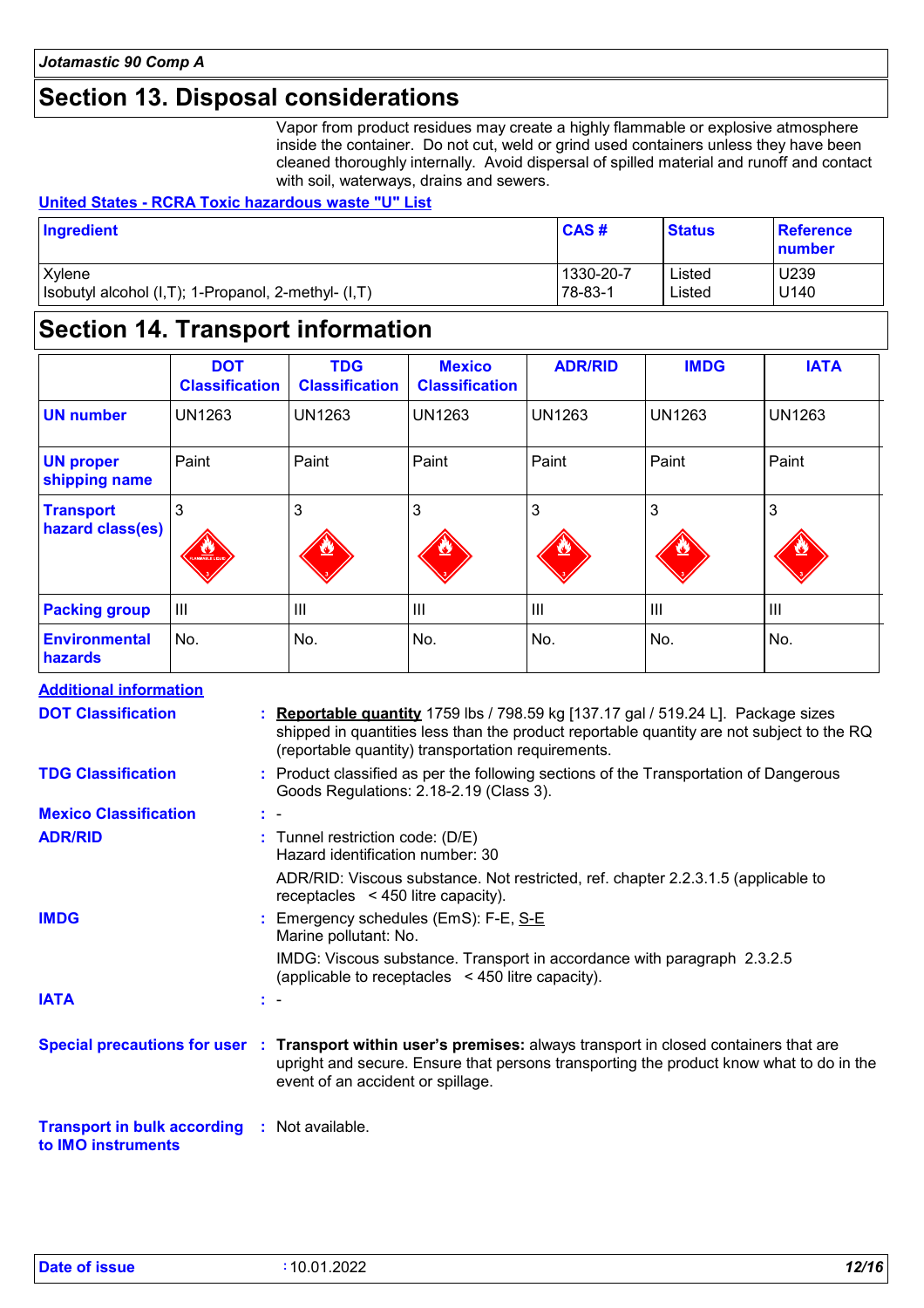# **Section 15. Regulatory information**

| <b>U.S. Federal regulations</b> | : TSCA 8(a) PAIR: Phenol, styrenated                          |
|---------------------------------|---------------------------------------------------------------|
|                                 | <b>TSCA 8(a) CDR Exempt/Partial exemption:</b> Not determined |
|                                 | United States inventory (TSCA 8b): Not determined.            |
|                                 | Clean Water Act (CWA) 307: ethylbenzene                       |
|                                 | Clean Water Act (CWA) 311: xylene; ethylbenzene               |

#### **Clean Air Act Section 112(b) Hazardous Air Pollutants (HAPs)**

| <b>Ingredient name</b>                                               |                                     | <b>CAS number</b>                                                                                                                                                                                                      | %              |  |
|----------------------------------------------------------------------|-------------------------------------|------------------------------------------------------------------------------------------------------------------------------------------------------------------------------------------------------------------------|----------------|--|
| xylene<br>ethylbenzene                                               |                                     | 1330-20-7<br>100-41-4                                                                                                                                                                                                  | 5.685<br>1.715 |  |
| <b>Clean Air Act Section 602</b><br><b>Class I Substances</b>        | : Not listed                        |                                                                                                                                                                                                                        |                |  |
| <b>Clean Air Act Section 602</b><br><b>Class II Substances</b>       | : Not listed                        |                                                                                                                                                                                                                        |                |  |
| <b>DEA List I Chemicals</b><br>(Precursor Chemicals)                 | : Not listed                        |                                                                                                                                                                                                                        |                |  |
| <b>DEA List II Chemicals</b><br><b>(Essential Chemicals)</b>         | : Not listed                        |                                                                                                                                                                                                                        |                |  |
| <b>SARA 302/304</b><br><b>Composition/information on ingredients</b> |                                     |                                                                                                                                                                                                                        |                |  |
| No products were found.                                              |                                     |                                                                                                                                                                                                                        |                |  |
| <b>SARA 304 RQ</b><br><b>SARA 311/312</b>                            | : Not applicable.                   |                                                                                                                                                                                                                        |                |  |
| <b>Classification</b>                                                | <b>SKIN IRRITATION - Category 2</b> | : FLAMMABLE LIQUIDS - Category 3<br>SERIOUS EYE DAMAGE - Category 1<br>SKIN SENSITIZATION - Category 1<br><b>TOXIC TO REPRODUCTION - Category 2</b><br>SPECIFIC TARGET ORGAN TOXICITY (REPEATED EXPOSURE) - Category 2 |                |  |

#### **Composition/information on ingredients**

| <b>Name</b>                                                                                                                                                   | $\frac{9}{6}$        | <b>Classification</b>                                                                                                                                                                                                                                                                                                                                      |
|---------------------------------------------------------------------------------------------------------------------------------------------------------------|----------------------|------------------------------------------------------------------------------------------------------------------------------------------------------------------------------------------------------------------------------------------------------------------------------------------------------------------------------------------------------------|
| epoxy resin (MW $\leq$ 700)                                                                                                                                   | $\leq 14$            | <b>SKIN IRRITATION - Category 2</b><br>EYE IRRITATION - Category 2A<br>SKIN SENSITIZATION - Category 1B                                                                                                                                                                                                                                                    |
| 4,4'-Isopropylidenediphenol,<br>oligomeric reaction products<br>with 1-chloro-2,3-epoxypropane,<br>reaction products with fatty acids,<br>C18-unsatd., dimers | ≤ $8.6$              | <b>SKIN IRRITATION - Category 2</b><br><b>EYE IRRITATION - Category 2B</b><br>SKIN SENSITIZATION - Category 1                                                                                                                                                                                                                                              |
| xylene                                                                                                                                                        | $≤10$                | <b>FLAMMABLE LIQUIDS - Category 3</b><br><b>ACUTE TOXICITY (dermal) - Category 4</b><br><b>ACUTE TOXICITY (inhalation) - Category 4</b><br><b>SKIN IRRITATION - Category 2</b><br>EYE IRRITATION - Category 2A<br>SPECIFIC TARGET ORGAN TOXICITY (SINGLE EXPOSURE)<br>(Respiratory tract irritation) - Category 3<br><b>ASPIRATION HAZARD - Category 1</b> |
| hydrocarbons, C9-unsaturated,<br>polymerized                                                                                                                  | $\leq 5$             | SKIN SENSITIZATION - Category 1                                                                                                                                                                                                                                                                                                                            |
| glycidyl ether of 3-alkyl phenol<br>2-methylpropan-1-ol                                                                                                       | $\leq 5$<br>$\leq 5$ | SKIN SENSITIZATION - Category 1<br>FLAMMABLE LIQUIDS - Category 3<br><b>SKIN IRRITATION - Category 2</b><br>SERIOUS EYE DAMAGE - Category 1<br>SPECIFIC TARGET ORGAN TOXICITY (SINGLE EXPOSURE)<br>(Respiratory tract irritation) - Category 3                                                                                                             |
| Date of issue                                                                                                                                                 | :10.01.2022          | 13/16                                                                                                                                                                                                                                                                                                                                                      |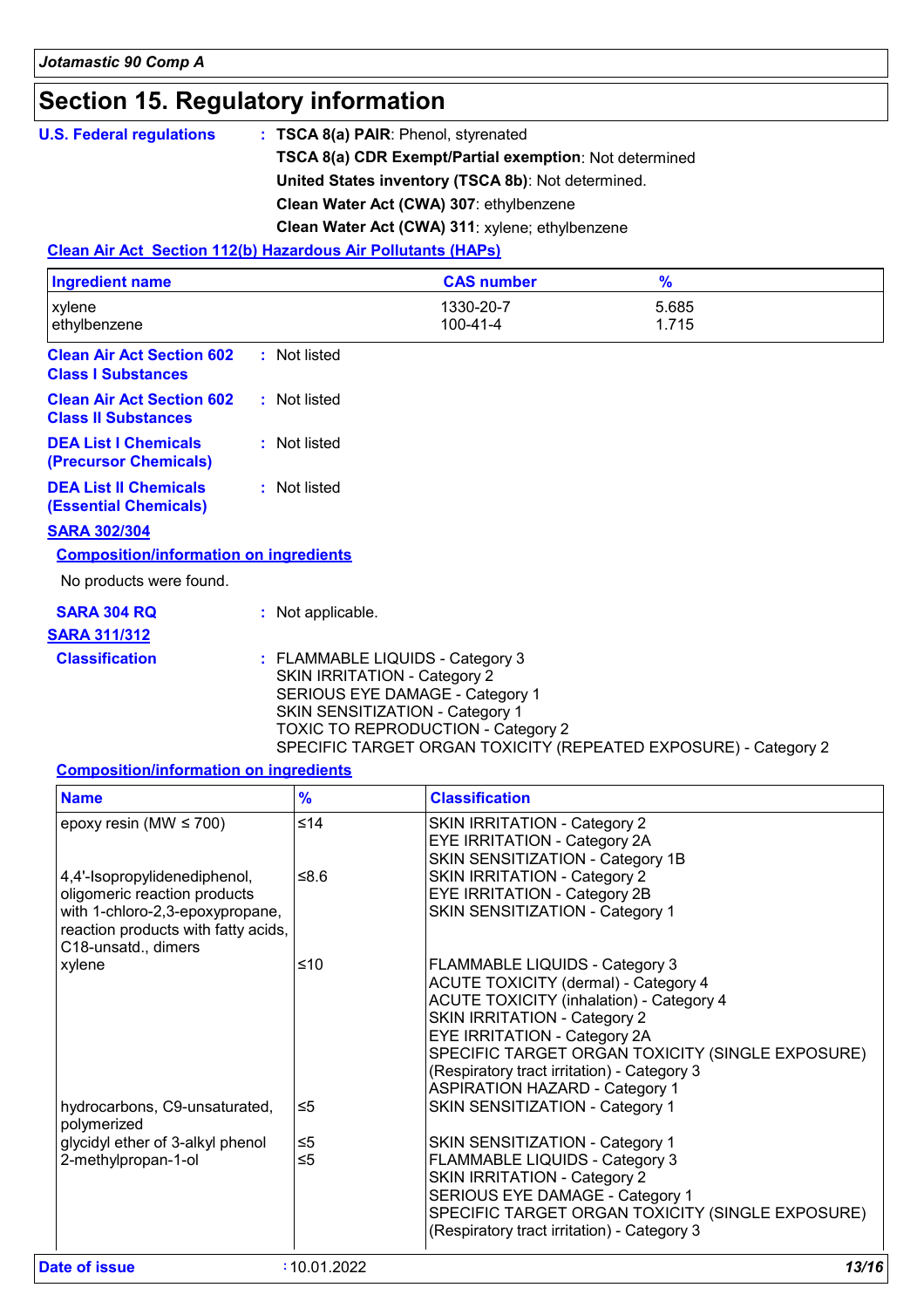### **Section 15. Regulatory information**

|                          |      | SPECIFIC TARGET ORGAN TOXICITY (SINGLE EXPOSURE) |
|--------------------------|------|--------------------------------------------------|
|                          |      | (Narcotic effects) - Category 3                  |
| benzyl alcohol           | ≤3   | ACUTE TOXICITY (oral) - Category 4               |
|                          |      | ACUTE TOXICITY (inhalation) - Category 4         |
|                          |      | <b>EYE IRRITATION - Category 2A</b>              |
| ethylbenzene             | ≤3   | <b>FLAMMABLE LIQUIDS - Category 2</b>            |
|                          |      | ACUTE TOXICITY (inhalation) - Category 4         |
|                          |      | SPECIFIC TARGET ORGAN TOXICITY (REPEATED         |
|                          |      | <b>EXPOSURE)</b> - Category 2                    |
|                          |      | <b>ASPIRATION HAZARD - Category 1</b>            |
| Phenol, methylstyrenated | ≤3   | SKIN IRRITATION - Category 2                     |
|                          |      | SKIN SENSITIZATION - Category 1                  |
| Phenol, styrenated       | ≤1.5 | SKIN IRRITATION - Category 2                     |
|                          |      | SKIN SENSITIZATION - Category 1                  |
| propylidynetrimethanol   | ≤0.3 | <b>TOXIC TO REPRODUCTION - Category 2</b>        |

#### **SARA 313**

|                              | <b>Product name</b> | <b>CAS number</b> | $\frac{9}{6}$ |
|------------------------------|---------------------|-------------------|---------------|
| <b>Form R - Reporting</b>    | xvlene              | 1330-20-7         | l≤10          |
| requirements                 | l ethvlbenzene      | $100 - 41 - 4$    | '≤3           |
| <b>Supplier notification</b> | xvlene              | 1330-20-7         | ≤10           |
|                              | l ethvlbenzene      | $100 - 41 - 4$    | '≤3           |

SARA 313 notifications must not be detached from the SDS and any copying and redistribution of the SDS shall include copying and redistribution of the notice attached to copies of the SDS subsequently redistributed.

#### **State regulations**

| <b>Massachusetts</b> | : The following components are listed: TALC; SOAPSTONE; limestone; titanium dioxide;<br>XYLENE; DIMETHYLBENZENE; ETHYL BENZENE; ISOBUTYL ALCOHOL; BENZYL<br>ALCOHOL                                                                                                    |
|----------------------|------------------------------------------------------------------------------------------------------------------------------------------------------------------------------------------------------------------------------------------------------------------------|
| <b>New York</b>      | : The following components are listed: Xylene mixed; Ethylbenzene; Isobutanol;<br>1-Propanol, 2-methyl-                                                                                                                                                                |
| <b>New Jersey</b>    | : The following components are listed: TALC (CONTAINING ASBESTOS FIBERS);<br>SILICA, QUARTZ; QUARTZ (SiO2); CALCIUM CARBONATE; LIMESTONE; titanium<br>dioxide; XYLENES; BENZENE, DIMETHYL-; ETHYL BENZENE; BENZENE, ETHYL-;<br>ISOBUTYL ALCOHOL; 1-PROPANOL, 2-METHYL- |
| <b>Pennsylvania</b>  | : The following components are listed: TALC; SOAPSTONE DUST; QUARTZ DUST;<br>QUARTZ; limestone; titanium dioxide; BENZENE, DIMETHYL-; BENZENE, ETHYL-;<br>1-PROPANOL, 2-METHYL-; BENZENEMETHANOL                                                                       |

#### **California Prop. 65**

**WARNING**: This product can expose you to chemicals including talc containing asbestiform fibers, Titanium dioxide, Ethylbenzene and Silica, crystalline, which are known to the State of California to cause cancer. For more information go to www.P65Warnings.ca.gov.

| <b>Ingredient name</b>       | <b>Cancer</b> | <b>Reproductive</b> | No significant risk<br>level | <b>Maximum</b><br>acceptable dosage<br><b>level</b> |
|------------------------------|---------------|---------------------|------------------------------|-----------------------------------------------------|
| talc (non-asbestos form)     | Yes.          | No.                 |                              |                                                     |
| titanium dioxide             | Yes.          | No.                 |                              |                                                     |
| lethvlbenzene                | Yes.          | No.                 | Yes.                         |                                                     |
| silica, crystalline - quartz | Yes.          | No.                 |                              |                                                     |

#### **International regulations**

#### **Chemical Weapon Convention List Schedules I, II & III Chemicals**

Not listed.

#### **Montreal Protocol**

Not listed.

#### **Stockholm Convention on Persistent Organic Pollutants**

Not listed.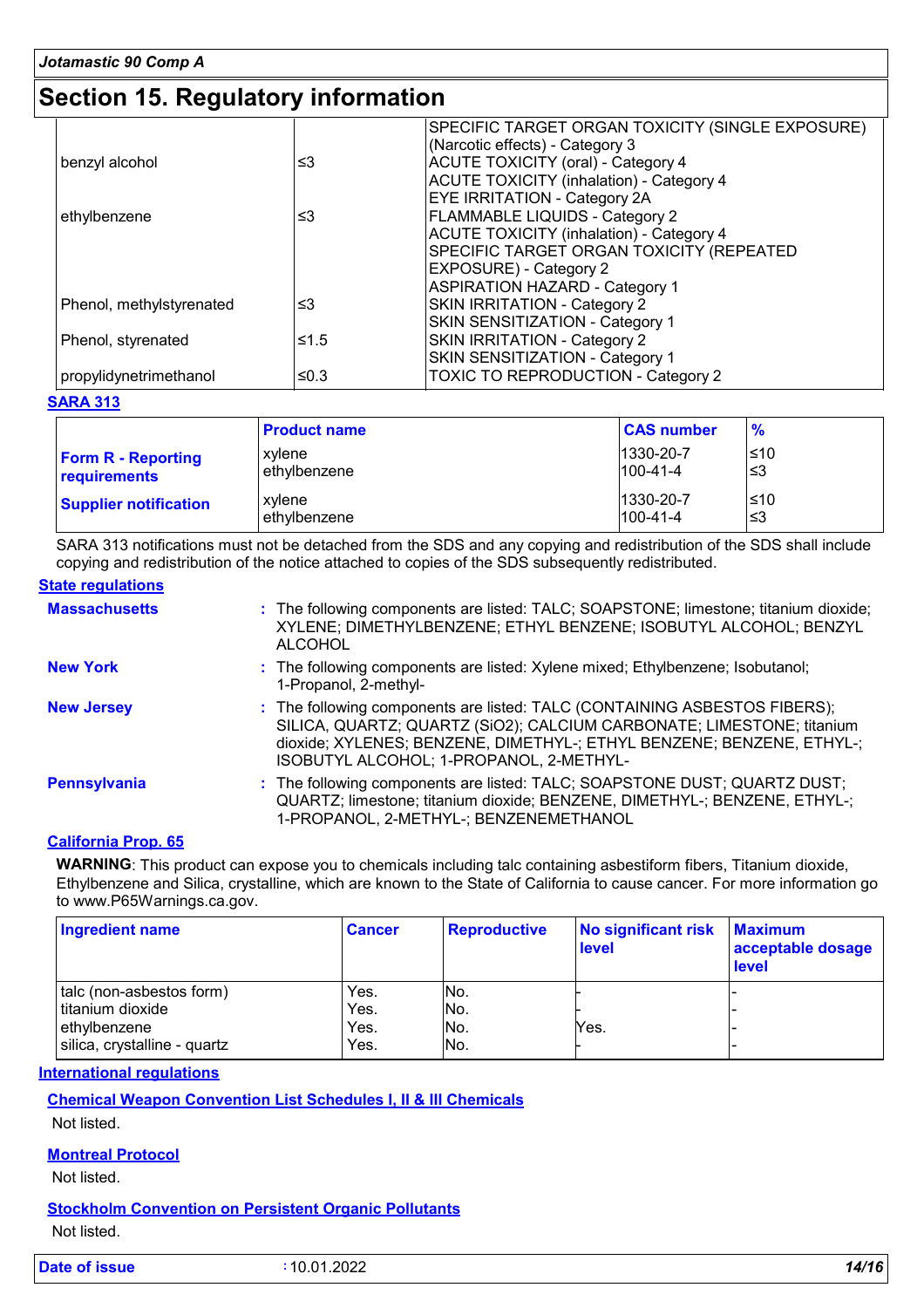### **Section 15. Regulatory information**

**Rotterdam Convention on Prior Informed Consent (PIC)** Not listed.

#### **UNECE Aarhus Protocol on POPs and Heavy Metals**

Not listed.

#### **International lists**

| <b>National inventory</b> |    |                        |
|---------------------------|----|------------------------|
| <b>Australia</b>          |    | $:$ Not determined $:$ |
| Canada                    |    | Not determined         |
| China                     |    | Not determined         |
| <b>Europe</b>             |    | Not determined         |
| <b>Japan</b>              |    | : Not determined :     |
|                           |    |                        |
| <b>Malaysia</b>           |    | : Not determined.      |
| <b>New Zealand</b>        |    | : Not determined.      |
| <b>Philippines</b>        |    | Not determined         |
| <b>Republic of Korea</b>  | ŧ. | Not determined         |
| <b>Taiwan</b>             |    | : Not determined.      |

### **Section 16. Other information**

**Hazardous Material Information System (U.S.A.)**



**Caution: HMIS® ratings are based on a 0-4 rating scale, with 0 representing minimal hazards or risks, and 4 representing significant hazards or risks. Although HMIS® ratings and the associated label are not required on SDSs or products leaving a facility under 29 CFR 1910.1200, the preparer may choose to provide them. HMIS® ratings are to be used with a fully implemented HMIS® program. HMIS® is a registered trademark and service mark of the American Coatings Association, Inc.**

**The customer is responsible for determining the PPE code for this material. For more information on HMIS® Personal Protective Equipment (PPE) codes, consult the HMIS® Implementation Manual.**

#### **National Fire Protection Association (U.S.A.)**



#### **Procedure used to derive the classification**

| <b>Classification</b>                                                                                                                                                                                                                                                                    |                              | <b>Justification</b>                                                                                                                                      |  |
|------------------------------------------------------------------------------------------------------------------------------------------------------------------------------------------------------------------------------------------------------------------------------------------|------------------------------|-----------------------------------------------------------------------------------------------------------------------------------------------------------|--|
| FLAMMABLE LIQUIDS - Category 3<br>SKIN IRRITATION - Category 2<br>SERIOUS EYE DAMAGE - Category 1<br>SKIN SENSITIZATION - Category 1<br>TOXIC TO REPRODUCTION - Category 2<br>SPECIFIC TARGET ORGAN TOXICITY (REPEATED EXPOSURE) - Category 2<br>AQUATIC HAZARD (LONG-TERM) - Category 3 |                              | On basis of test data<br>Calculation method<br>Calculation method<br>Calculation method<br>Calculation method<br>Calculation method<br>Calculation method |  |
| <b>History</b><br>Date of printing<br>Date of issue/Date of<br>revision                                                                                                                                                                                                                  | : 10.01.2022<br>: 10.01.2022 |                                                                                                                                                           |  |
| Date of issue                                                                                                                                                                                                                                                                            | :10.01.2022                  | 15/16                                                                                                                                                     |  |